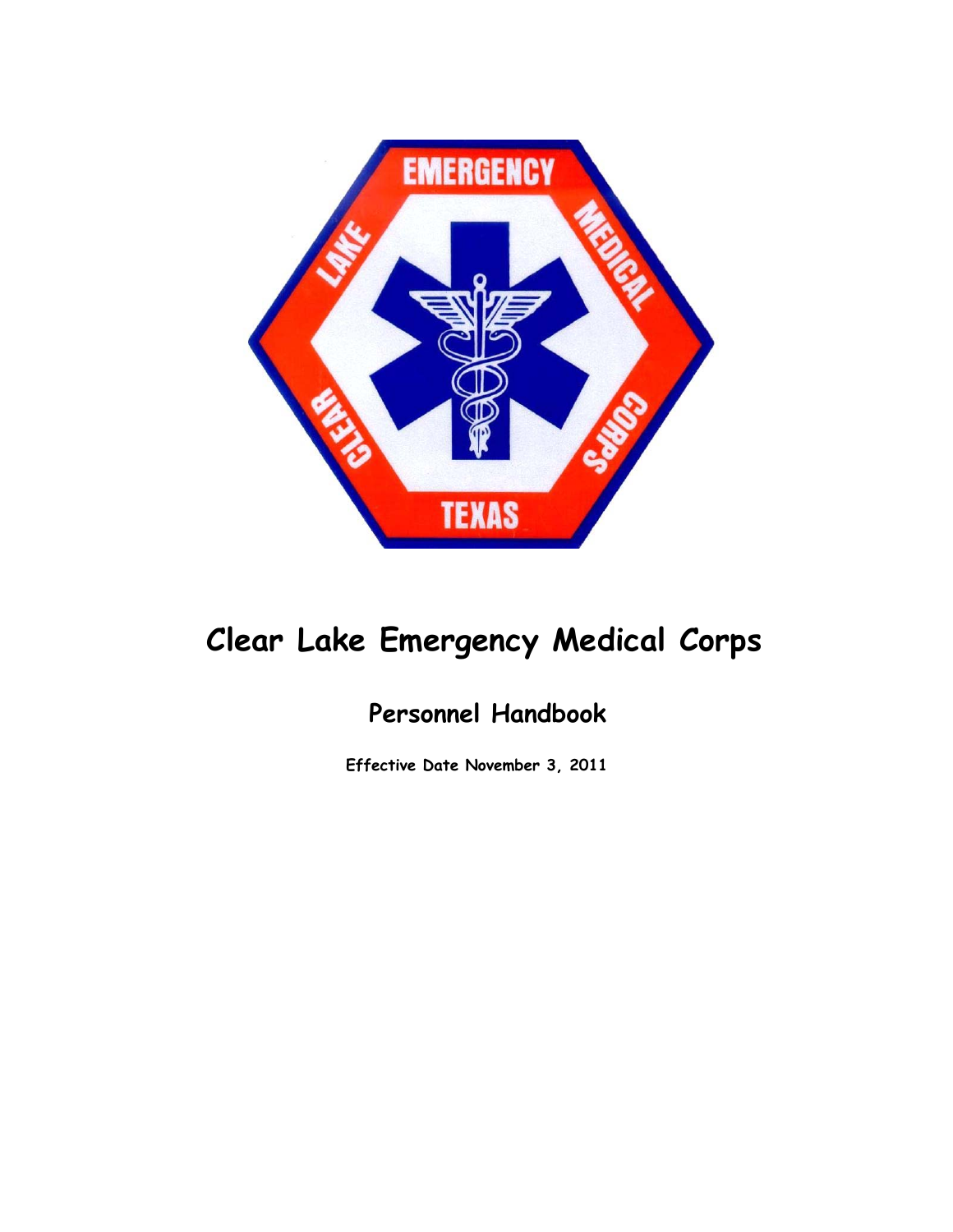# **Disclaimer**

This handbook or any other communication by management or a management representative, either oral or written, is not intended in any form to establish a contract of employment. This allows CLEMC and you to freely end your employment association at any point in time with or without cause or notice. The above is in compliance with the State of Texas "at-will" laws and rules for employment. If you have any questions, concerns, and/or comments please speak with the Administrator or the Chief. This handbook contains policies, procedures and guidelines that are subject to change at the discretion of CLEMC. Any applicable changes will be made available to your immediate supervisor in the form of amended specific pages related to those changes.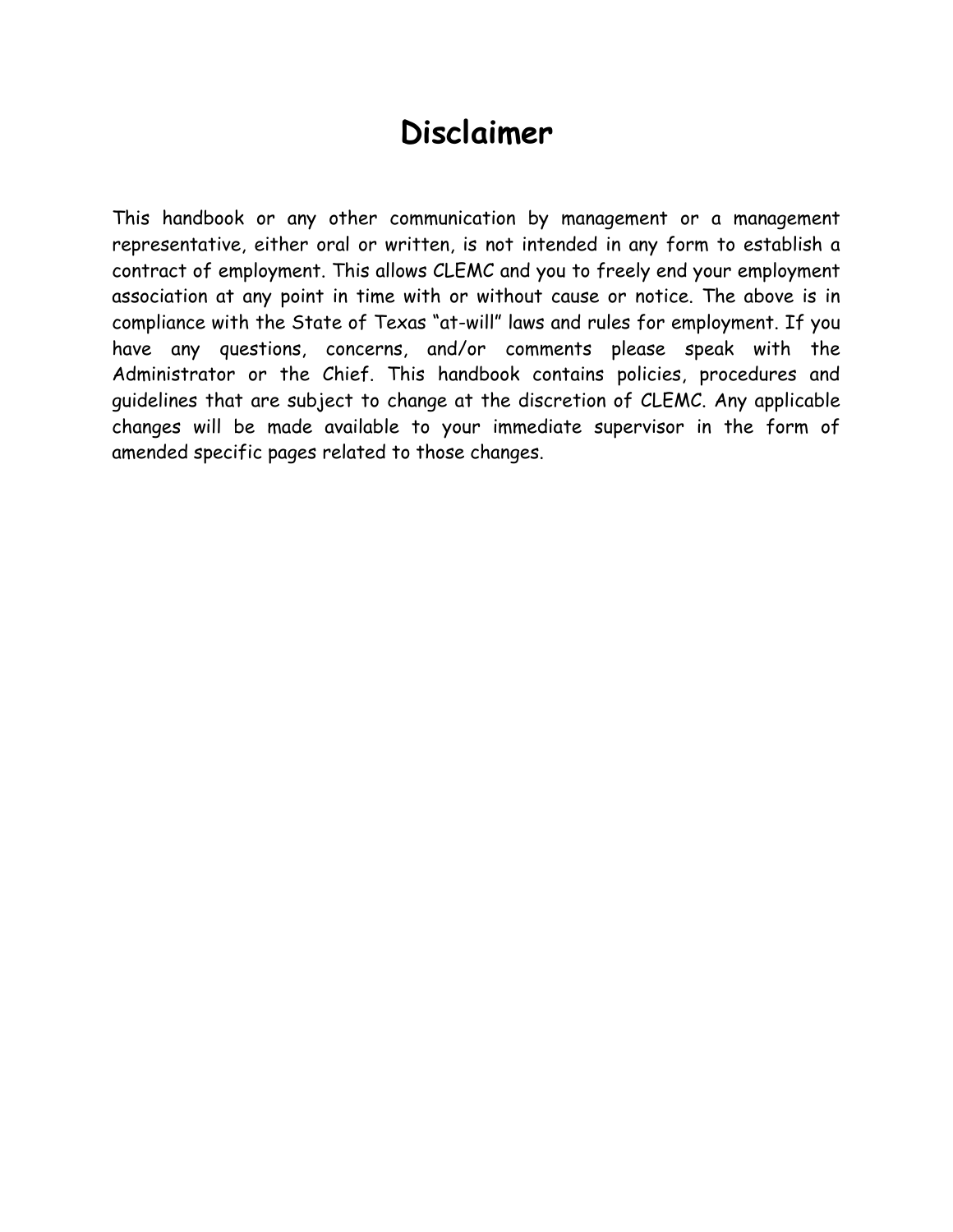# **Clear Lake Emergency Medical Corps Mission Statement**

The Clear Lake Emergency Medical Corps is dedicated to providing effective emergency medical care, treatment, and transportation for the sick and injured.

The Clear Lake Emergency Medical Corps recognizes that professional, caring, and empathetic treatment of those in our charge is a calling of the highest order. We strive to conduct our personal and professional lives with the highest degree of professionalism. Further, we understand that those whose lives are dependent upon us may be in positions of extreme vulnerability. As such we commit ourselves to conducting our personal and professional lives in a manner above reproach. Our calling and those we serve deserve only the very best.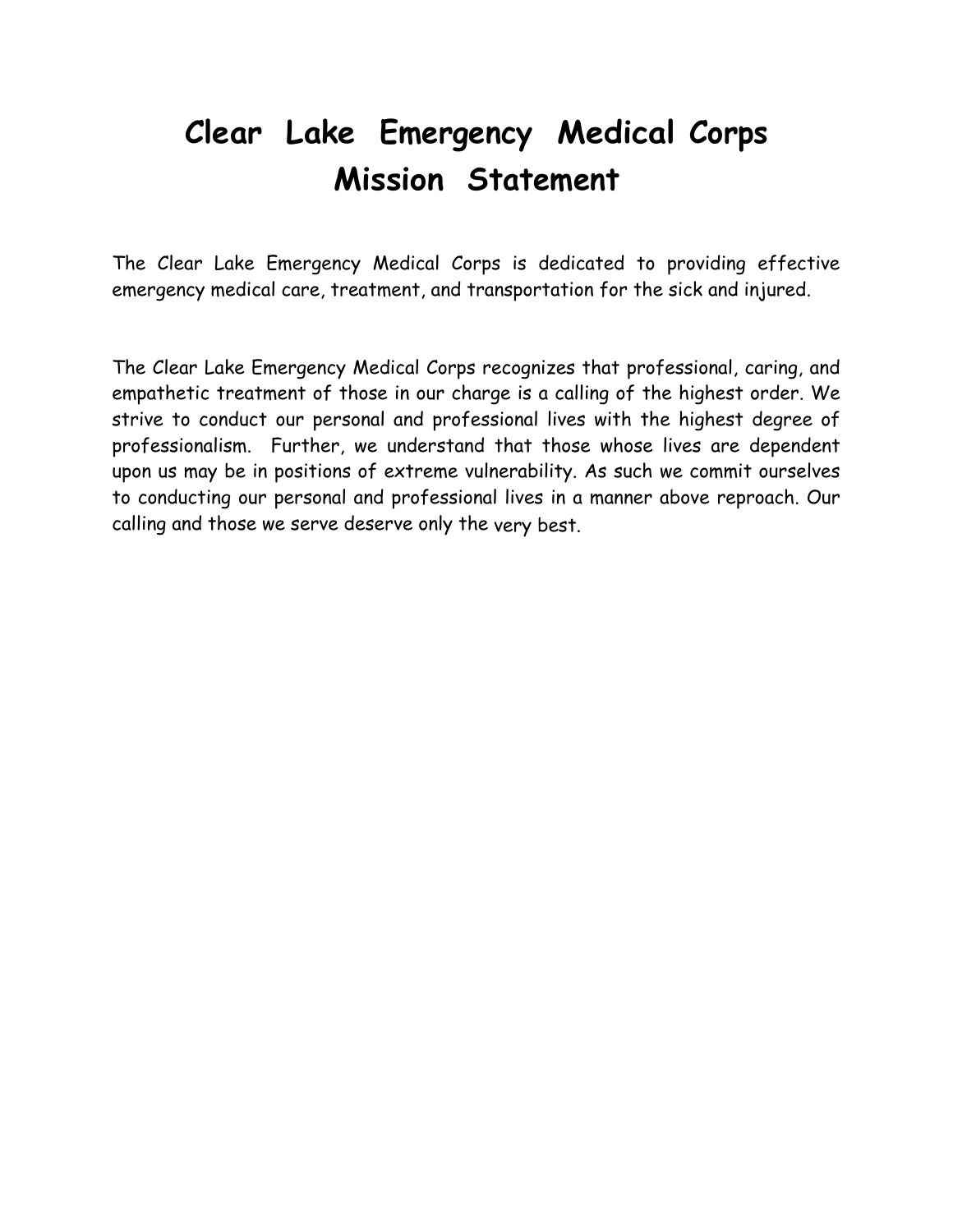# **Table of Contents**

# **Chapter I**

**Welcome to Our Family** 

| Mission and Vision               |  |
|----------------------------------|--|
| History of CLEMC                 |  |
| <b>CLEMC Company Core Values</b> |  |
| Equal Employment Opportunity     |  |

# **Chapter II**

# **Our course of action to facilitate your success**

#### **Our Responsibilities**

| Compliance to Regulations             |               |
|---------------------------------------|---------------|
| Ethics                                | $\mathcal{P}$ |
| <b>Employment Process</b>             | 3             |
| Employee/Volunteer Problem Resolution | 4             |
| Family and Medical Leave              | 4             |
| Leave of Absence                      |               |
| Personal Leave                        |               |
| Reasonable Accommodation Process      | 8             |
|                                       |               |

#### **Safety**

| Off-site and On-site |  |
|----------------------|--|
| On-The-Job Injuries  |  |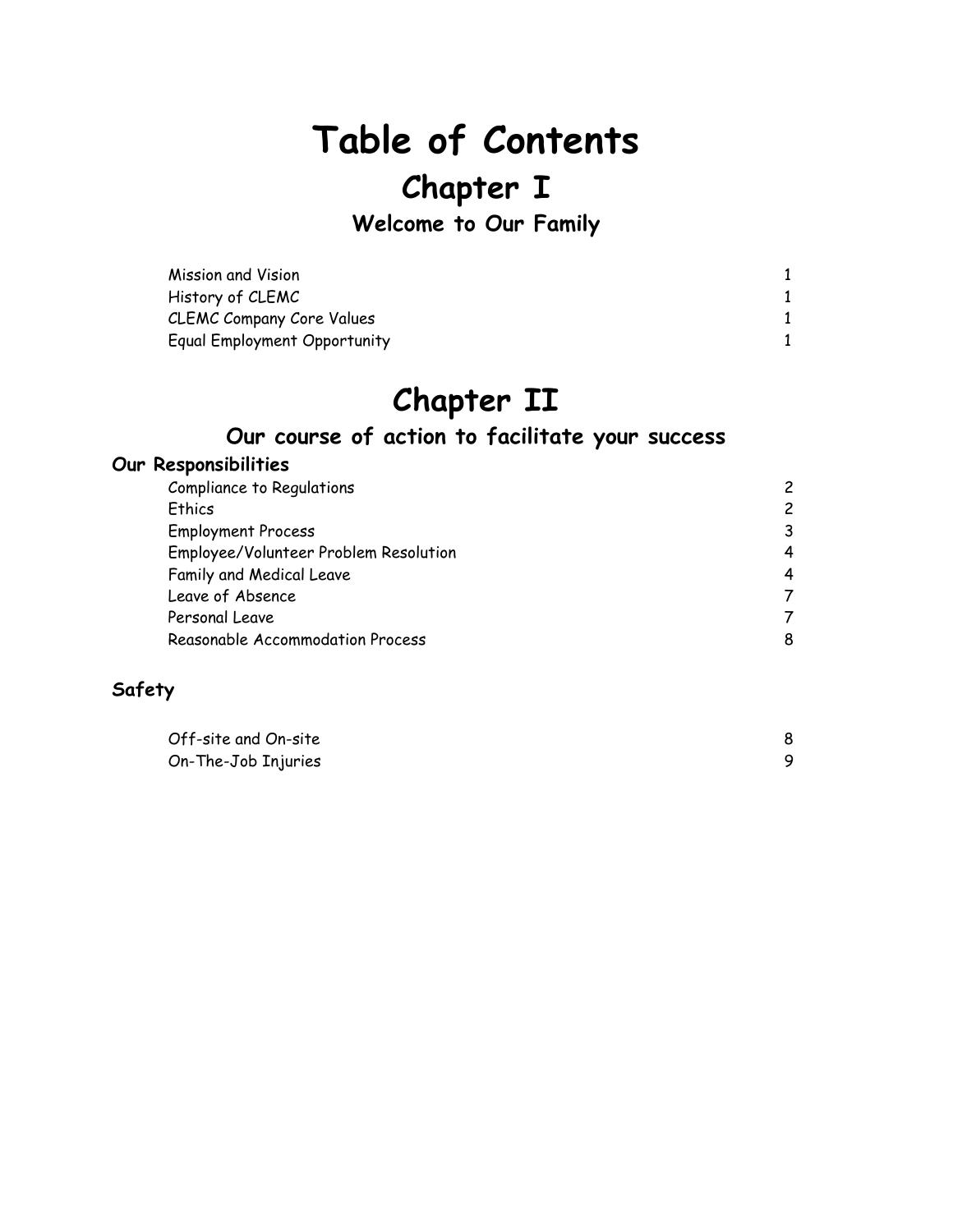# **Chapter III**

# **Your role in the development of your success**

## **Standards of Conduct/Conditions**

| Appearance Standards           |    |
|--------------------------------|----|
| <b>Behavioral Expectations</b> |    |
| Standards of Conduct           |    |
| <b>Smoking Policy</b>          | 15 |
| Work Delay/Cancellation        | 15 |

### **Professional Work Environment**

| Sexual Harassment                                                           |     |
|-----------------------------------------------------------------------------|-----|
| Management and Supervisors Additional Responsibilities                      |     |
| Procedures on Investigating and Reporting Sexual Harassment                 | 18  |
| Consequences of non-compliance with these policies                          | 18  |
| Workplace Harassment and Violence                                           | 18  |
| Procedures on Investigating and Reporting Workplace Harassment and Violence | 19  |
| <b>Weapons Policy</b>                                                       | 20  |
| Consequences of non-compliance with these policies                          | 20. |

#### **Substance Abuse**

| Substance Abuse Policy      |    |
|-----------------------------|----|
| Investigations and Searches |    |
| Drug and Alcohol Testing    | 22 |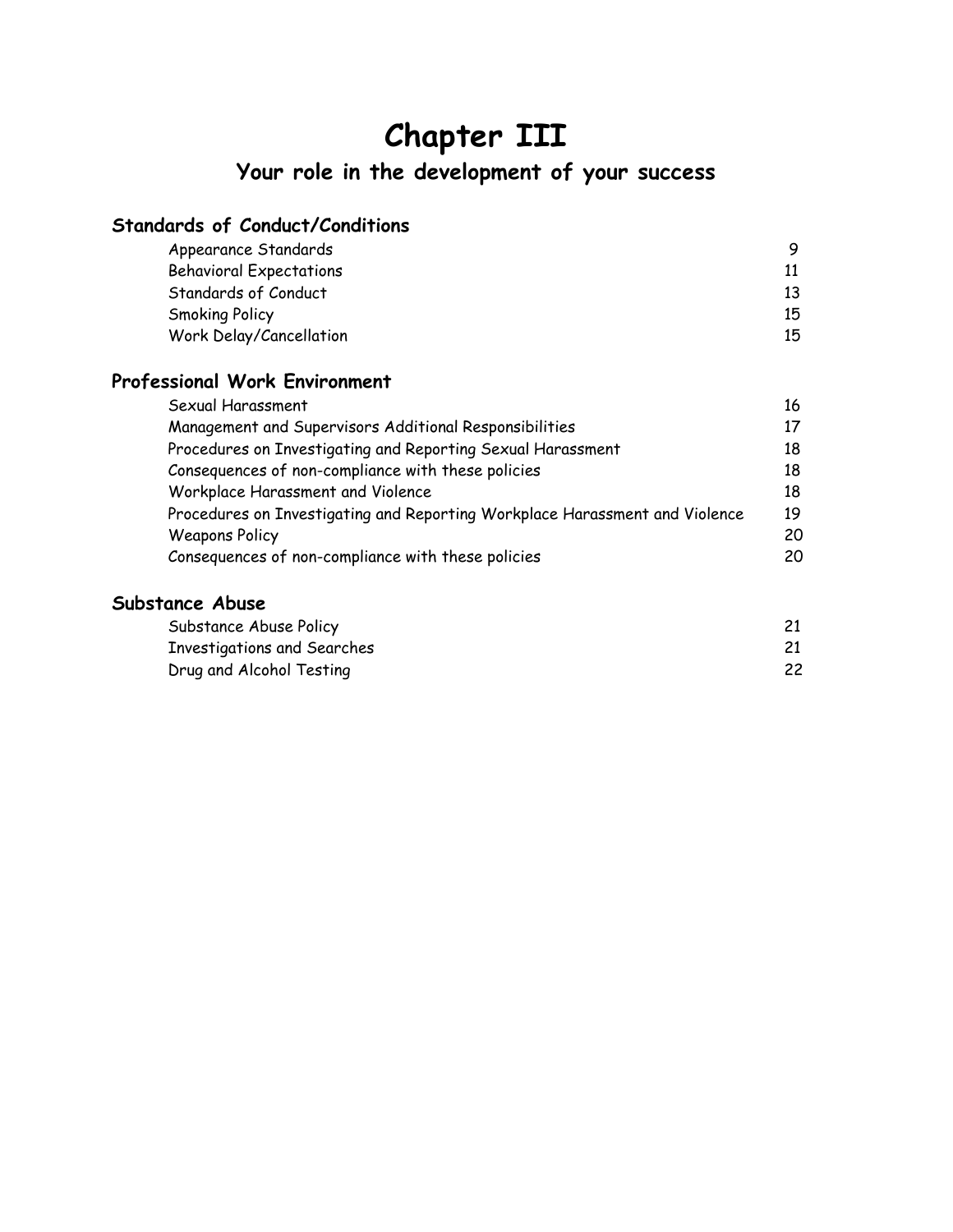# **Chapter IV**

**How you support Our Business** 

# **Company Property and Privacy Policies**

| Company Property and Records       |    |
|------------------------------------|----|
| Cooperation with the Media         | 24 |
| Patient Privacy                    | 24 |
| Work Equipment, Tools and Vehicles | 24 |

## **Computer Information Networks and Systems**

| Cell Phones and Company Phone Systems              | 25 |
|----------------------------------------------------|----|
| Computer Systems and Information Security Policies | 26 |
| Intranet and Internet Policies                     | 26 |

## **Conflicts of Interest**

| Dating Other Employees/Volunteers      |  |
|----------------------------------------|--|
| Participation in Outside Organizations |  |
| Solicitation and Distribution          |  |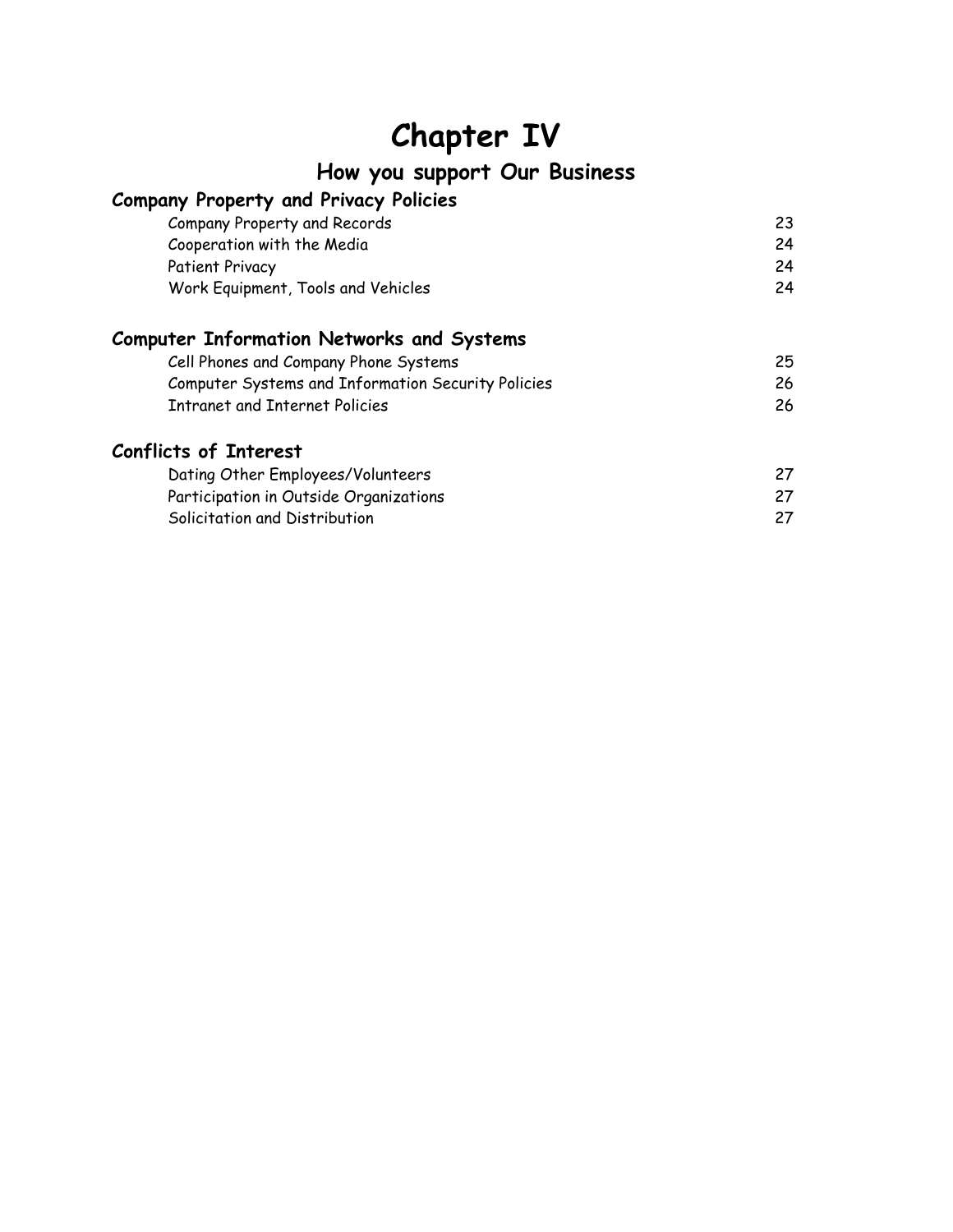# **Chapter V**

# **Our Compensation and Benefits Packages and Programs**

#### **Employee/Volunteer Work Status**

| Employee/Volunteer Classification | 28 |
|-----------------------------------|----|
| Pay Period/Payday                 | 29 |
| Direct Deposit                    | 29 |
| Time Records                      | 29 |
| Holiday Pay and Scheduling        | 29 |
| Probationary Period               | 30 |
| Overtime                          | 31 |
| <b>Training Pay</b>               | 31 |

#### **Paid Time Off**

| 32 |
|----|
| 32 |
| 32 |
| 33 |
| 34 |
| 34 |
| 34 |
| 34 |
|    |

### **Nonpaid Leave or Time off**

| Maternity Leave | 35 |
|-----------------|----|
| Military Leave  | 35 |
| Personal Leave  | 35 |

# **Chapter VI**

**Leaving Our Family** 

Resignation 36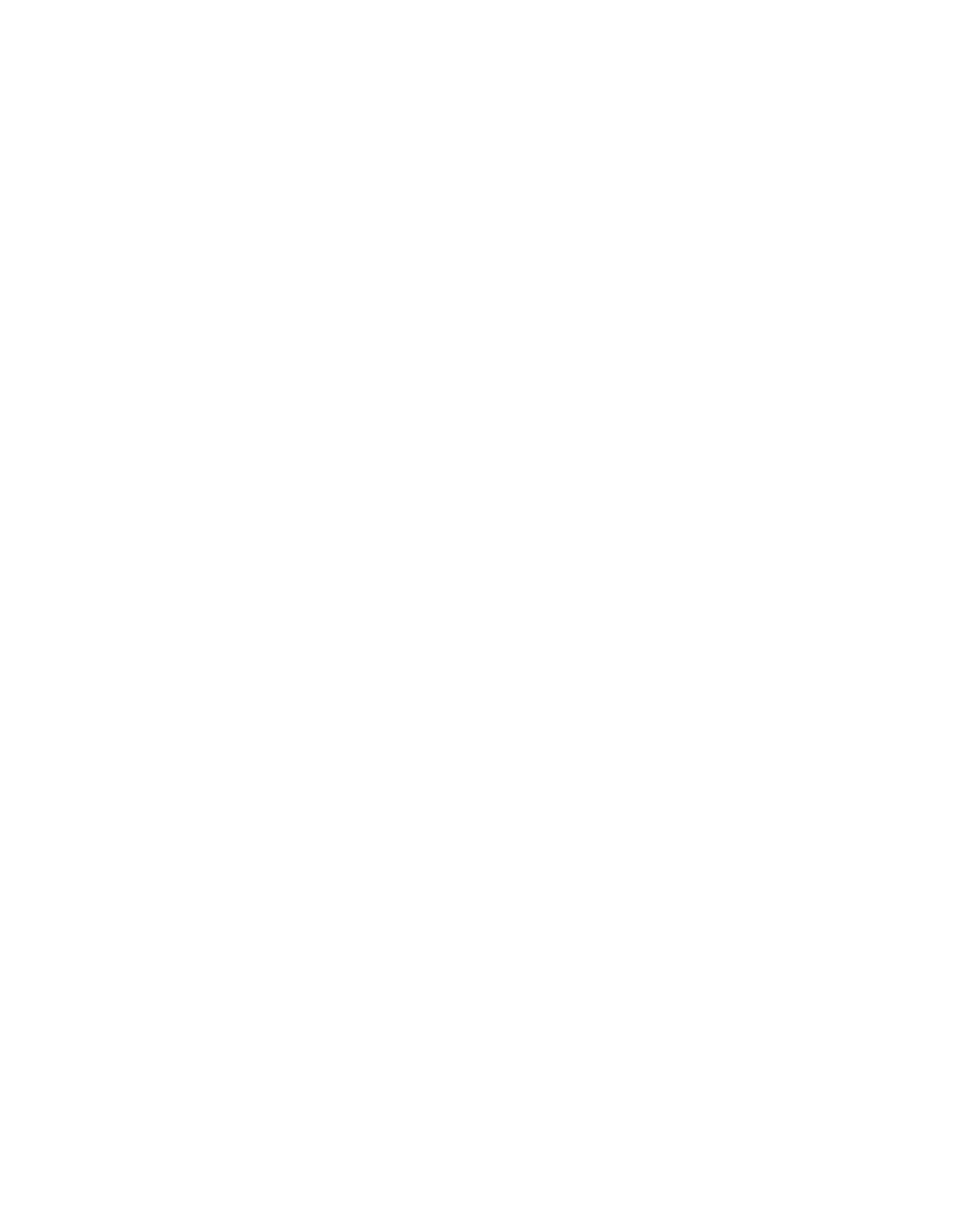# **Chapter I Welcome to Our Family**

# **FOREWARD**

As a combination Volunteer/Paid organization, the Clear Lake Emergency Medical Corps encourages affiliation with the corps in both volunteer and paid capacities. Throughout the following handbook, Clear Lake Emergency Medical Corps will be referred to as CLEMC. References throughout this document may indicate volunteers and/or employees. It is the intent and shall be the practice of the CLEMC to treat volunteer and paid staff the same, within the limitations of federal and state employment laws, etc. Accordingly, there may be some sections of this manual that do not apply to persons' depending upon their work classification status, i.e. volunteer or paid. Many of the policies and procedures of conduct, grooming, qualifications etc; are applicable regardless of a persons' work classification status. Should any CLEMC volunteer/employee have a question about the applicability of any portion of this manual to their individual situation, they should ask their immediate Supervisor for clarification.

# **CLEMC Core Values**

The Clear Lake Emergency Medical Corps is dedicated to providing effective emergency medical care, treatment, and transportation for the injured and the sick. We strive to conduct our personal and professional lives with the highest degree of professionalism. Furthermore, we understand that those whose lives are dependent upon us may be in positions of extreme vulnerability. As such we commit ourselves to conducting our personal and professional lives in a manner above reproach.

# **Equal Employment Opportunity**

Clear Lake Emergency Medical Corps, through its officers and managers, shall provide equal employment without regard to race, color, age, sex, religion, national origin, or disability. CLEMC conforms to all applicable federal and state laws, rules, guidelines and regulations.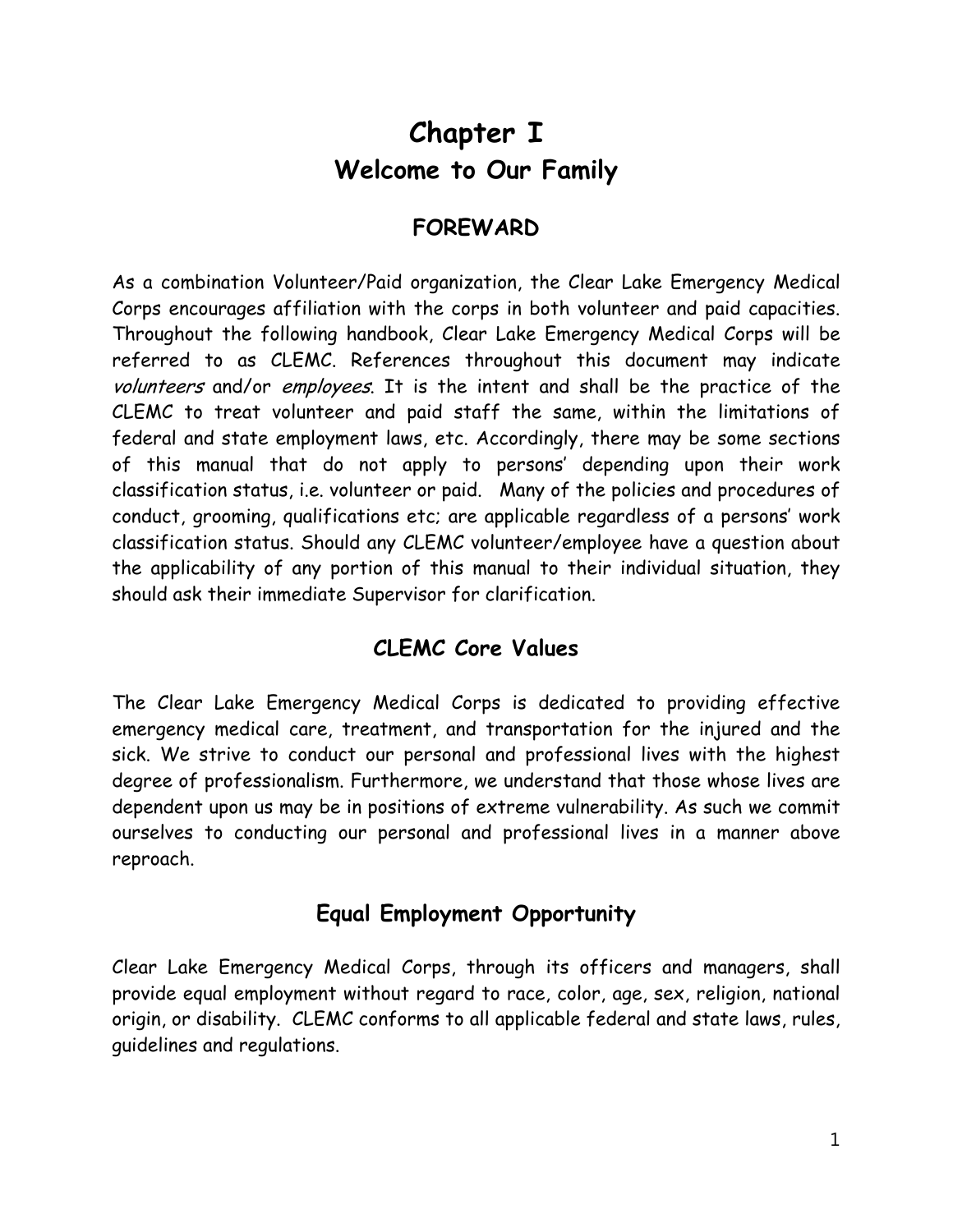Discrimination against any person in recruitment, examination, appointment, training, promotion, discipline, or any other aspect of personal administration because of political or religious opinions or affiliations, membership or nonmembership in employee organizations or because of age, sex, race, color, national origin, marital status, or other non-merit factors is prohibited.

Discrimination on the basis of physical disability is prohibited except where specific physical requirements constitute a necessary occupational qualification for proper and efficient administration. Any employee or job applicant who feels that he/she has been discriminated against may request an appeal through a CLEMC Presidential Review Board.

# **Chapter II Our course of action to facilitate your success**

# **Our Responsibilities**

CLEMC will comply, enforce, implement and maintain any and all required federal, state and local acts, laws and rules related to but not limited to labor and safety. At CLEMC, we consider our employees and volunteer's our most valuable assets. We believe that each employee and volunteer is essential in providing the highest level of service to the business and private community.

#### **Compliance to Regulations**

It is the Corps intent to fully comply with all laws and regulations pertaining to the delivery of health care services. Recognizing the complexity of the various federal, state and local laws regulating healthcare, CLEMC utilizes CQI and Peer Review committee programs to assist in maintaining compliance through responsive monitoring of patient care.

#### **Ethics**

All confidential information concerning patients or CLEMC business must be held in strict confidence and not discussed with others within the organization not having a need to know, or with anyone outside the CLEMC.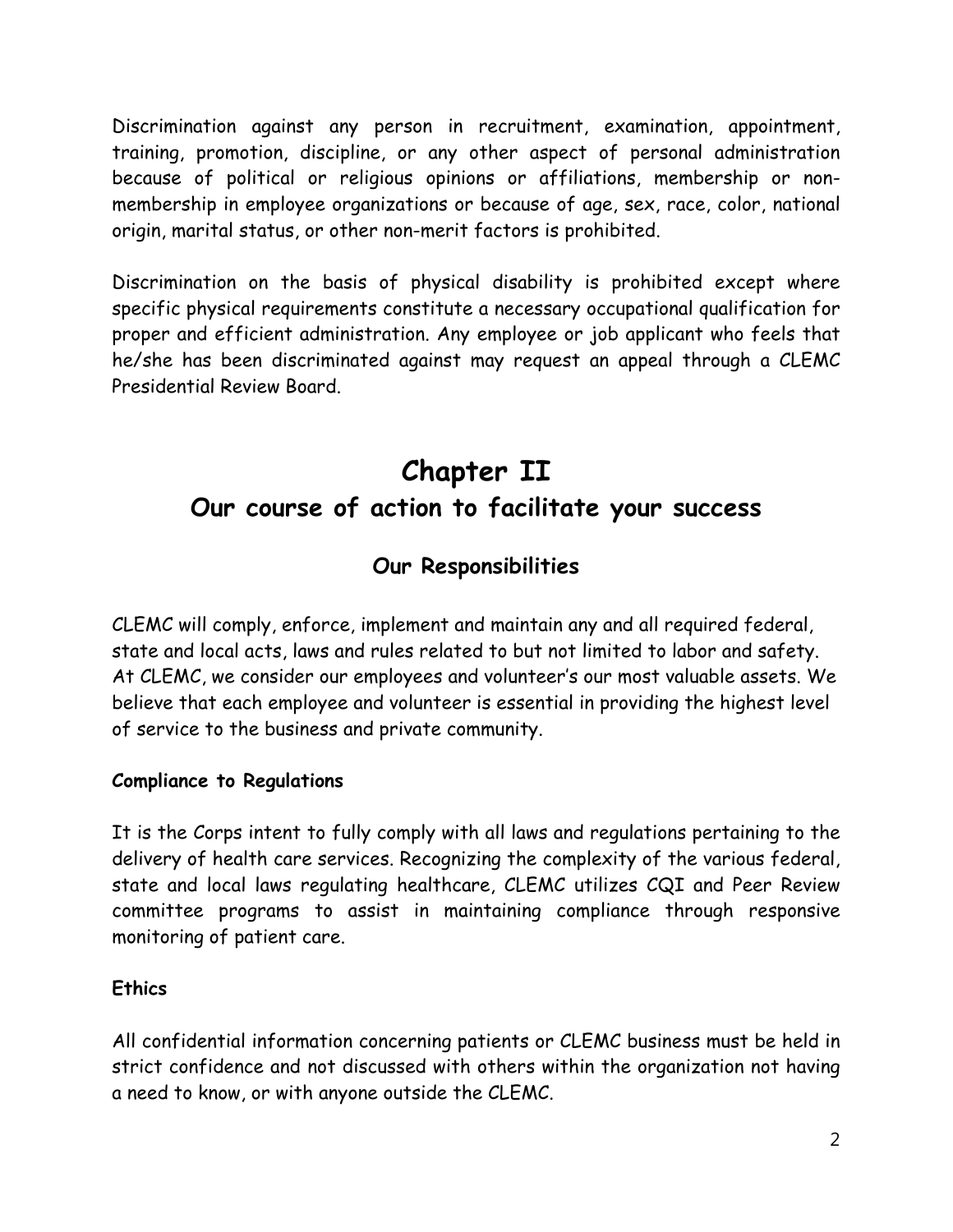Medical records and employee/volunteer records are confidential. Access to them is limited to those with proper authorization and a business related reason to see them.

Each employee/volunteer is expected to carry out his/her assignments, regardless of the patient's condition, in accordance with medical ethics and established protocols.

#### **Employment Process**

Clear Lake Emergency Medical Corps will recruit employees/volunteers who have the technical skills and experience required for authorized positions and who share a belief in our purpose, values and commitment to quality. Everyone is expected to treat others with the same dignity and respect they would want for themselves.

- $\triangleright$  When it is determined there is a vacancy, the Chief of Operations will initiate internal and/or external recruiting efforts.
- $\triangleright$  The Chief of Operations screens applicants along with any personnel they deem necessary to reach reasonable conclusions about the applicant's ability to perform the tasks necessary.
- $\triangleright$  Job placement will be based on the ability of the applicant to perform the essential functions of the job in accordance with the Americans with Disabilities Act of 1990. Reasonable accommodation shall be made to assist the applicant/employee to perform the job assigned upon employment, or a return to work from a work related injury and/or personal illness. It is solely the responsibility of the employee to make the Chief of Operations, Administrator or their supervisor aware that they have a disability and provide evidence to support their claim of disability.
- $\triangleright$  Job offers to external applicants are contingent upon verification of application information. Applicants must agree to a full background investigation to include driving record and criminal background check.
- $\triangleright$  In accordance with the Immigration Reform Act of 1986, as amended, employees are required to complete Form I-9, Employment Eligibility Verification, to show eligibility to work in the United States. Failure to maintain a proper work permit will result in immediate termination of employment.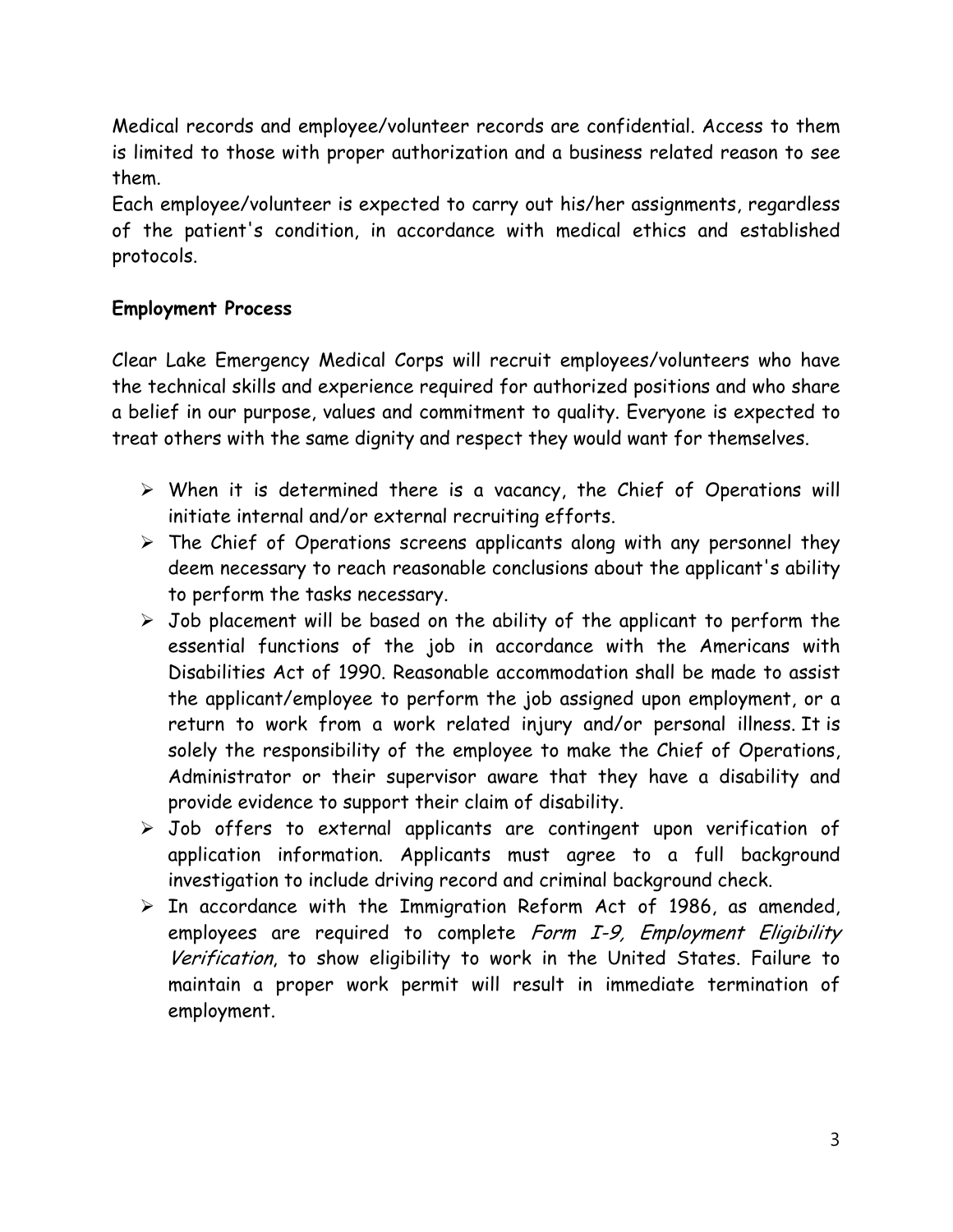#### **Employee/Volunteer Problem Resolution Process**

Employees/Volunteers may on occasion have a concern about their position or some aspect of their working relationship with CLEMC. When this occurs, they are encouraged to discuss their concern(s) with their supervisor in a constructive manner in an effort to resolve problems as quickly as possible. Employees/volunteers who believe they have been treated unfairly or feel they have unfavorable working conditions should follow the CLEMC Problem Resolution Process.

- $\triangleright$  The CLEMC Problem Resolution Process is a system for resolving problems and/or conflicts. However, employees/volunteers are encouraged to first discuss work-related problems or concerns with their immediate supervisor. Most problems can best be resolved at this level.
- $\triangleright$  If resolution is not achieved after discussion with the supervisor, employees/volunteers should describe in writing their problem/concern and submit it to the next higher level of authority within 5 working days.
- $\triangleright$  The problem/concern will be evaluated on the issues, written documentation collected; eyewitnesses identified (where applicable) and present the information to the employee/volunteer supervisor. The supervisor must respond in writing.
- $\triangleright$  The supervisor's written response will then be communicated to the employee/volunteer and they will have the option to close the matter if both agree on a resolution. However, if they are not satisfied with the response, he/she may request that the documentation be submitted to the next higher level of supervision/management or a mediation session to include the employee/volunteer and their supervisor with the Chief of Operations.
- $\triangleright$  The management and supervisors of CLEMC are committed to an open door policy to resolve all issues to the satisfaction of all parties concerned. Employees/volunteers are highly encouraged to make use of the open door policy to eliminate and/or reduce the incidence of rumors and uncertainties.

# **Family and Medical Leave (FMLA)**

CLEMC provides up to 12 weeks of protected leave in a 12-month period for eligible employees who have a qualifying need for time off as defined by the Family and Medical Leave Act (FMLA).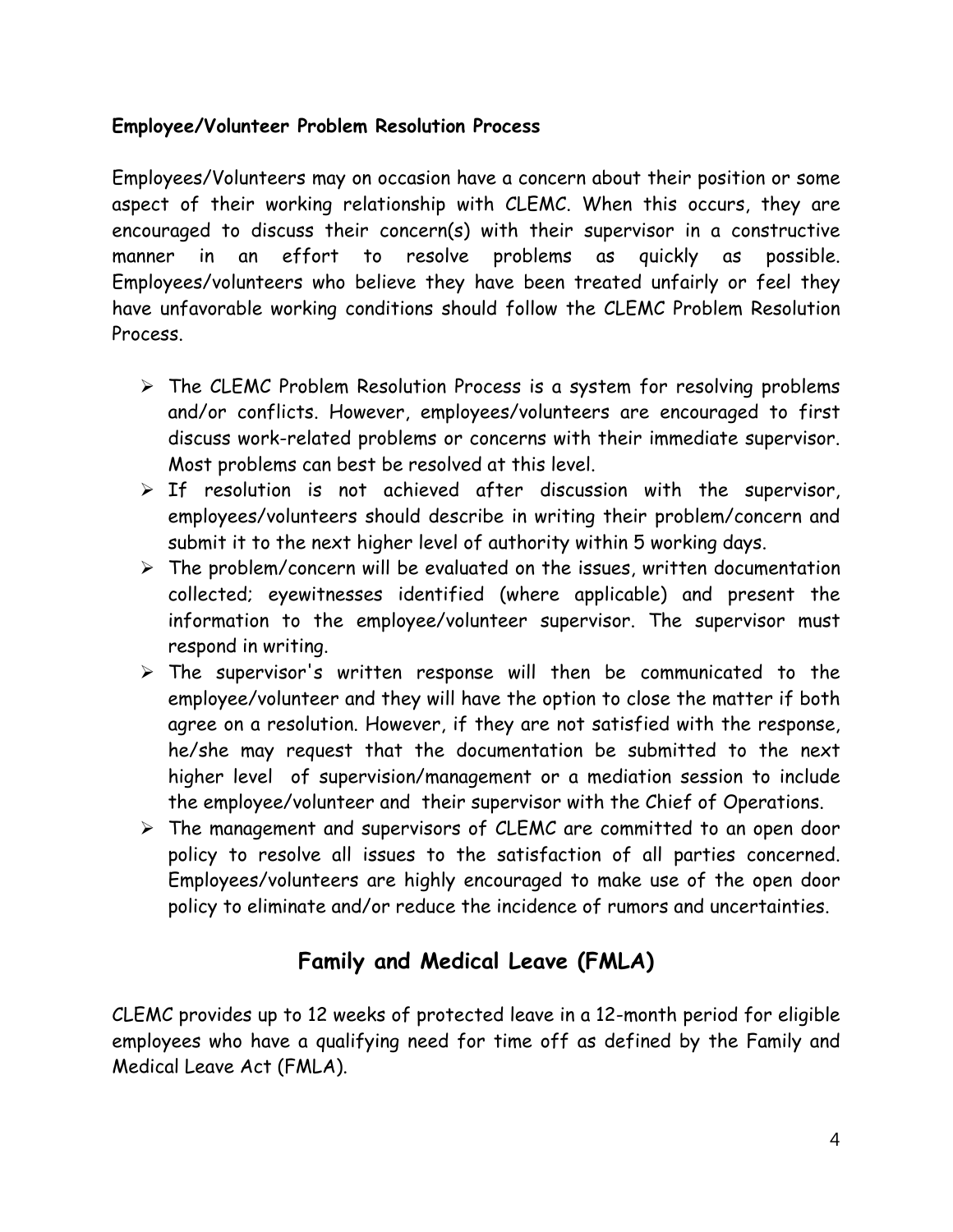Employees are eligible for FMLA if they have been employed at least 12 months by CLEMC and have worked for CLEMC at least 1,250 hours in the previous 12 months. Circumstances that qualify for Family Medical Leave (FMLA):

- $\triangleright$  The birth of an employee's child or to care for such child within 12 months following the birth;
- $\triangleright$  A child's placement with the employee for adoption or foster care, or to care for such child within 12 months of placement;
- $\triangleright$  Required care by the employee for the employee's spouse, child (under age 18 or disabled) or parent who has a serious health condition; or
- $\triangleright$  An inability to work due to the employee's own serious health condition.

#### **A "serious health condition" is one that:**

- $\triangleright$  Involves inpatient care (an overnight stay) in a hospital, hospice or residential medical facility, including any period of incapacity (i.e., an inability to work, attend school or perform other regular daily activities due to the serious health condition, treatment thereof or recovery there from) or any subsequent treatment in connection with the inpatient care; or
- > Involves continuing treatment by a health care provider, including one or more of the following:
- $\triangleright$  A period of incapacity of more than three consecutive calendar days;
- $\triangleright$  Any subsequent treatment or period of incapacity relating to the same condition that also involves;
	- o Treatment two or more times by a health care provider; or
	- o Treatment by a health care provider on at least one occasions those results in a regimen of continuing treatment under the supervision of the health care provider.
- $\triangleright$  Any period of incapacity due to *pregnancy* or for *pre-natal care.*
- $\triangleright$  Any period of incapacity or treatment due to a *chronic, serious health* condition that requires periodic visits for treatment by a health care provider continues over an extended period of time and may cause episodic rather than a continuing period of incapacity.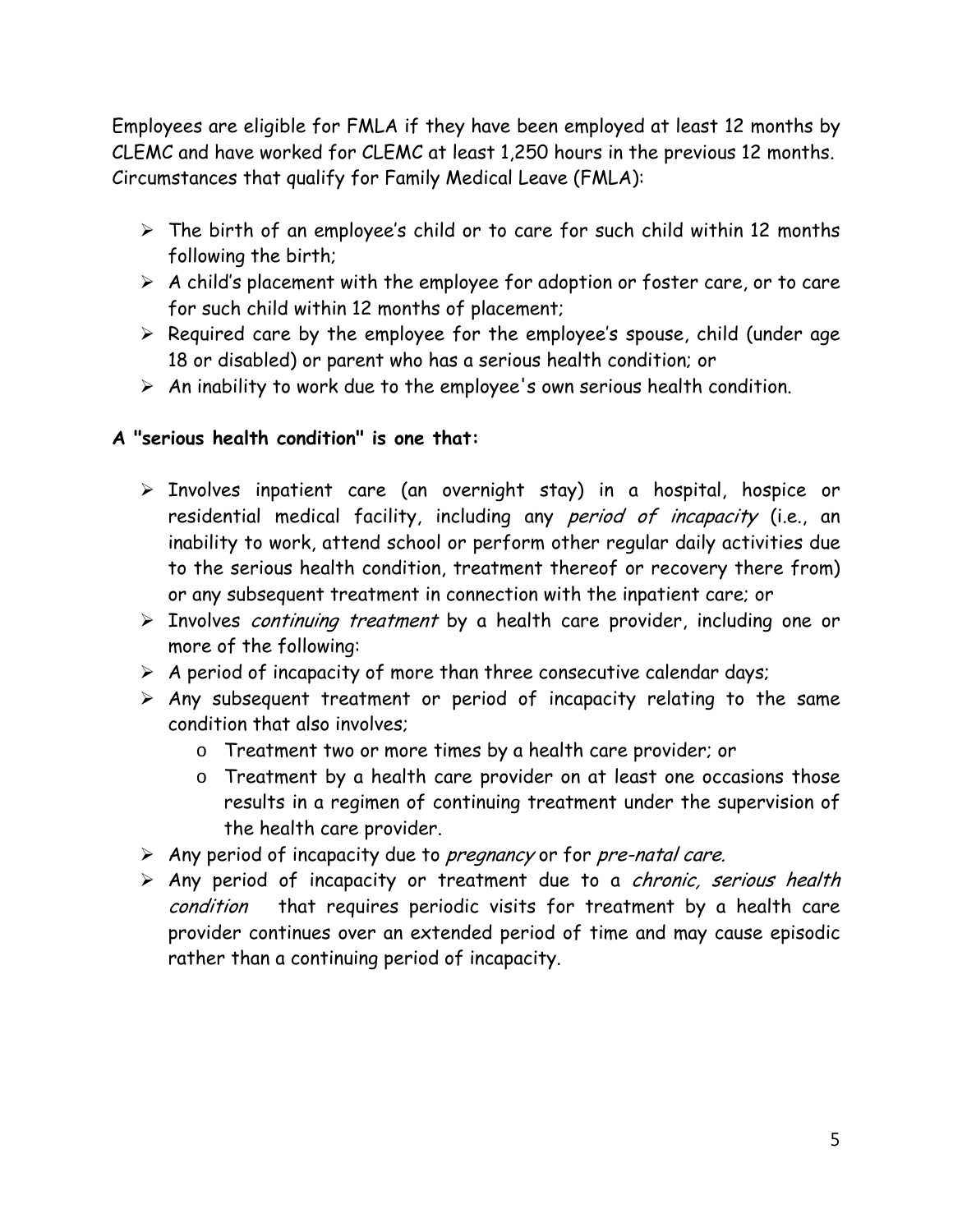#### **In Addition:**

- $\triangleright$  Employees are required to provide CLEMC with certification from a healthcare provider indicating they are needed to care for a seriously ill family member and an estimate of the time needed; or certification that they are unable to perform the functions of their job due to a serious health condition, and an estimate of how long. An update of the certification is required after each 30-day period.
- $\triangleright$  CLEMC may require a second opinion from a health care provider of its choosing. If the two opinions differ, CLEMC will submit a list of health care providers from which the employee may select for an opinion to resolve the issues.
- $\triangleright$  Spouses who are both employed by CLEMC are jointly entitled to a combined total of 12 weeks of FMLA (rather than 12 weeks each) for the birth or placement of a child or for the care of a parent who has a serious health condition. For the care of a spouse or child with a serious health condition, each employed spouse is entitled to a separate 12-week limit.
- $\triangleright$  Employees must submit their request in writing to their supervisor at least 30 days in advance; to the extent advance notice is practical.
- $\triangleright$  If FMLA is for planned medical treatment and will be taken on an intermittent basis or by a reduced work schedule, the employee is expected to schedule the treatment so as to create minimum disruption of his/her scheduled work time.
- $\triangleright$  When a supervisor learns that an eligible employee is absent due to a FMLAqualifying event, the manager will inform the employee within two business days that this time will count toward the 12 weeks of FMLA. The supervisor will confirm this in writing to the employee within one week and will provide a FMLA application with a request for certification from a health care provider. The employee will have 15 days in which to return the application, including the health care provider's certification to CLEMC, to avoid having the absence treated as an unscheduled absence in accordance with the Attendance Policy.
- Employees are required to use applicable accrued Paid Time Off or personal days until the applicable accrued time are exhausted. In the case of the employee's own serious health condition, only the first 16 hours of absence are charged to Paid Time Off for that approved FMLA, even though the absences may be intermittent for treatments or related to a chronic condition.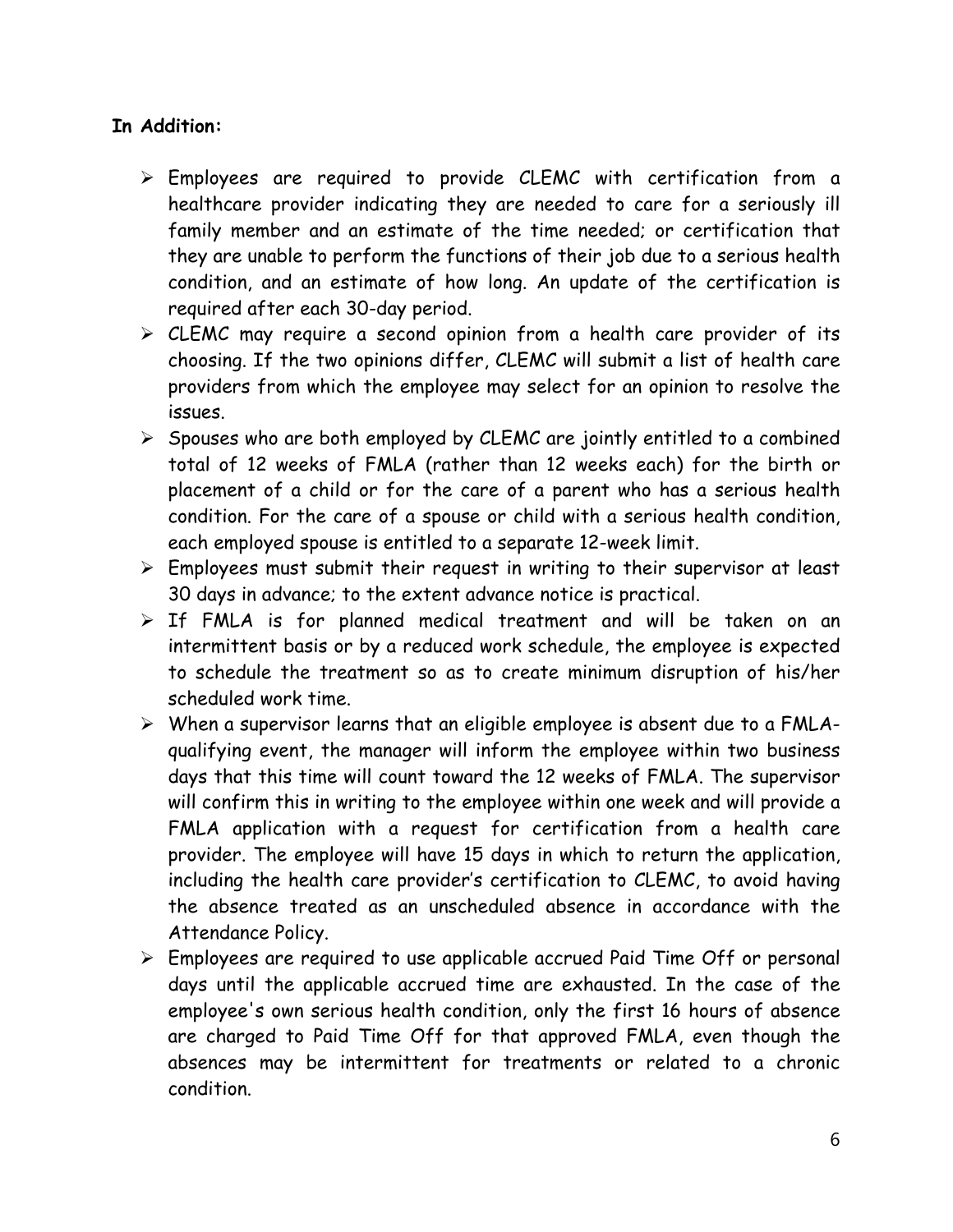- $\triangleright$  Health care coverage during FMLA is continued at the same cost as if the employee had been actively at work.
- $\triangleright$  Employees who return to work immediately upon expiration of their FMLA return to the same employment benefits and same or equivalent position.
- Employees returning from a FMLA due to their own serious health condition must provide a physician's release.

#### **Leave of Absence**

CLEMC provides its employees the option of a Leave of Absence (LOA) for certain reasons and specific time periods and following any/all federal and state guidelines, laws and rules. The employee must adhere to the following procedures for the approval process.

- $\triangleright$  Provide reasonable notification to immediate supervisor
- $\triangleright$  The written request stating the reason for the LOA
- $\triangleright$  Medical documentation (If applicable)
- $\triangleright$  Length of time (including beginning and end dates)

The employees' requests for LOA are approved on a case-by-case basis and solely at the discretion of CLEMC. The company will consider the employees needs, however it will follow the best needs for the company, as well.

### **Personal Leave**

CLEMC employees may request to have personal leave under detailed personal reasons. The company has sole discretion in the approval of the personal leave request. The employees' personal leave request will be reviewed on a case-by-case basis. The personal leave, if approved, will give detailed information to include specific time period, including start/end dates.

- $\triangleright$  Employees' return is less than 12 weeks
	- o Return to former position
	- o If former position unavailable, comparable position equal to qualification level
- $\triangleright$  Employees' return is greater than 12 weeks
	- o Return to former position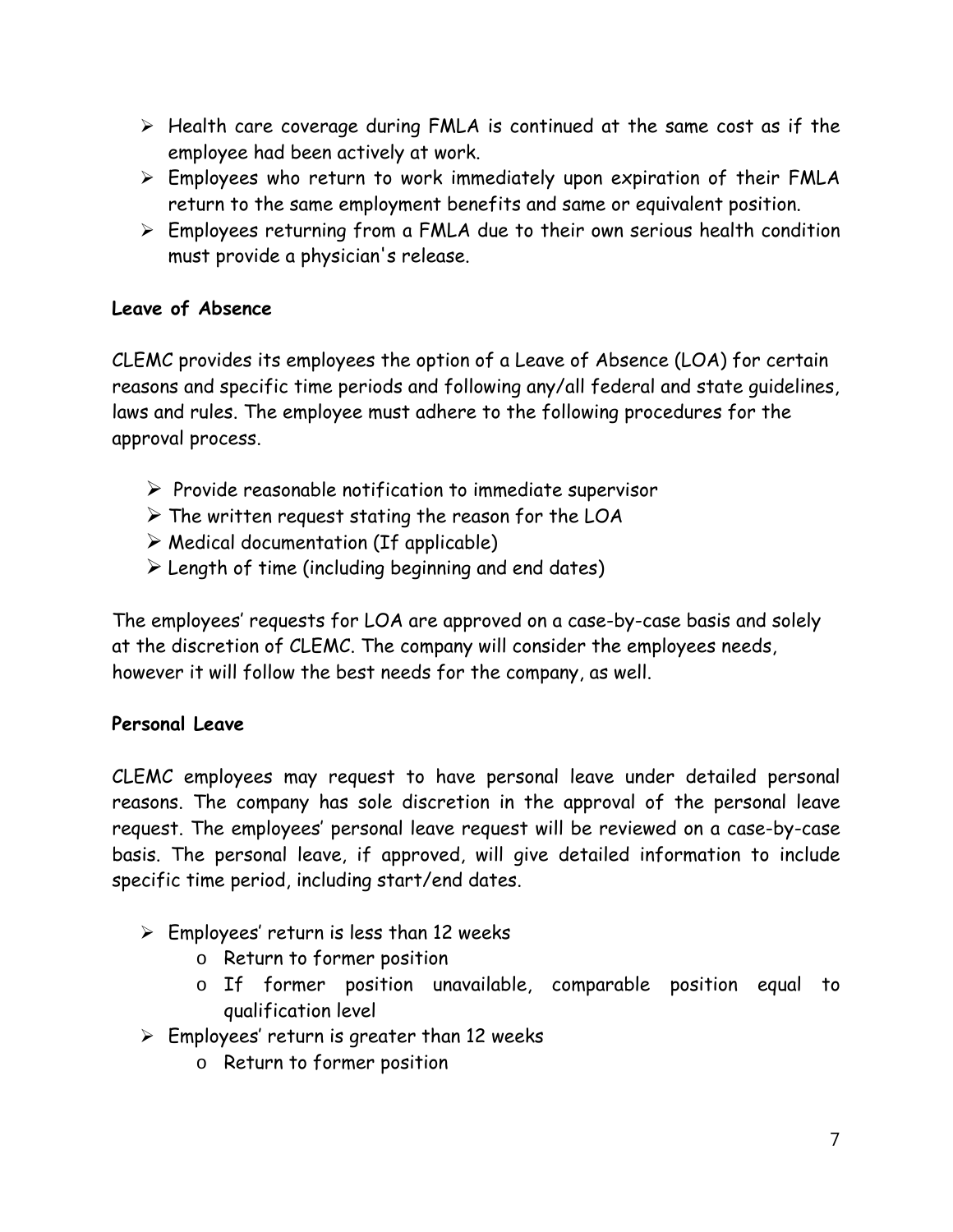- o If former position unavailable, comparable position equal to qualification level
- o If former or comparable position unavailable, then can apply for other open positions

#### **Reasonable Accommodation Process**

CLEMC supports and strives to provide safe work environment for all employees. However, there may be times that employees have certain physical and mental limitations that prevent them from performing their assigned duties and tasks completely.

CLEMC employees that feel they might need reasonable accommodations in performing their assigned duties and tasks; please inform your immediate supervisor.

Based upon the needs of the business operations, some types of reasonable accommodations could involve adjustment of work schedule, approval for LOA and permit the use of special equipment or services.

CLEMC will review the circumstances of your situation and then will work with you to try to provide some form of reasonable accommodation to assist in performing your assigned duties and tasks.

# **Safety**

CLEMC strives to provide a work environment free of physical and environmental hazards while protecting the safety and welfare of patients, visitors and personnel. However, safety is everyone's responsibility. Employees/volunteers who fail to follow safety policies and procedures or perform their jobs in a safe manner may be subject to corrective action.

#### **To avoid accidents employees will:**

- $\triangleright$  Become familiar with and follow all policies and procedures as outlined in the Clear Lake Emergency Medical Corps Standard Operating Guidelines.
- Learn and review safety rules and procedures.
- $\triangleright$  Be alert to unsafe conditions, such as wet floors, equipment left unattended or defective equipment to eliminate potential hazards.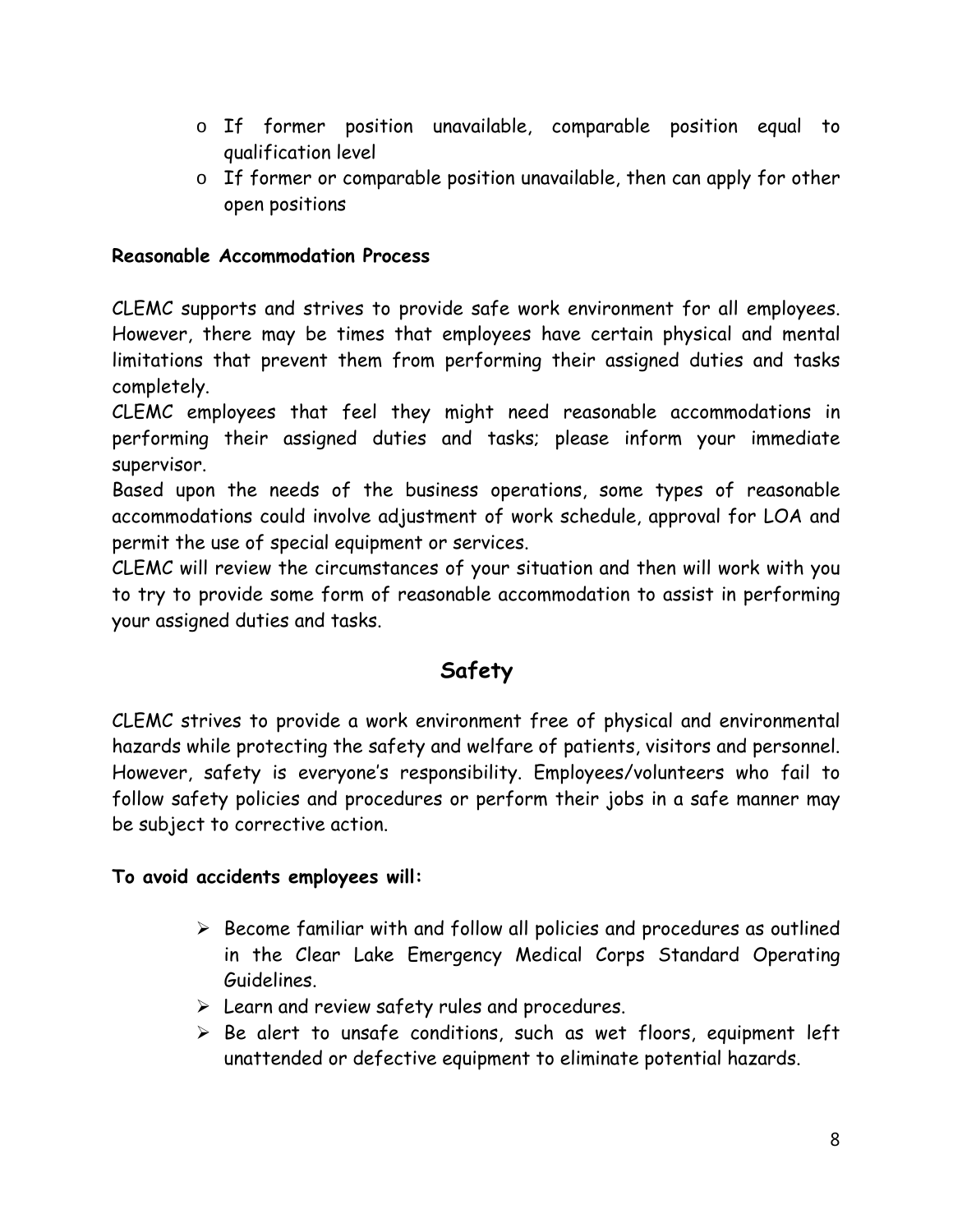- $\triangleright$  Immediately report unsafe conditions to their supervisor. Never operate electrical equipment with wet hands or in wet conditions.
- $\triangleright$  Use proper lifting techniques.
- $\triangleright$  Know and observe all safety and infection control requirements for their job.
- $\triangleright$  Report all accidents to your supervisor immediately.

#### **On-The-Job Injuries**

When, despite our best efforts to avoid accidents, an employee/volunteer is injured on the job, the injury, major or minor, must be immediately reported to your immediate supervisor and the administrator.

- $\triangleright$  The CLEMC's top priority is to see that they receive immediate medical attention as necessary.
- $\triangleright$  If the injury requires notification, the administrator will notify the workers compensation insurance carrier of the incident. If the on-the-job injury causes an employee to be absent from work the provisions of the workers compensation insurance will be applied.

# **Chapter III Your role in the development of your success**

# **Standards of Conduct/Conditions**

### **Appearance Standards (Minimum Guidelines)**

These standards provide written minimum guidelines regarding uniforms and personal appearance that assist in creating and maintaining a safe, conservative and professional environment.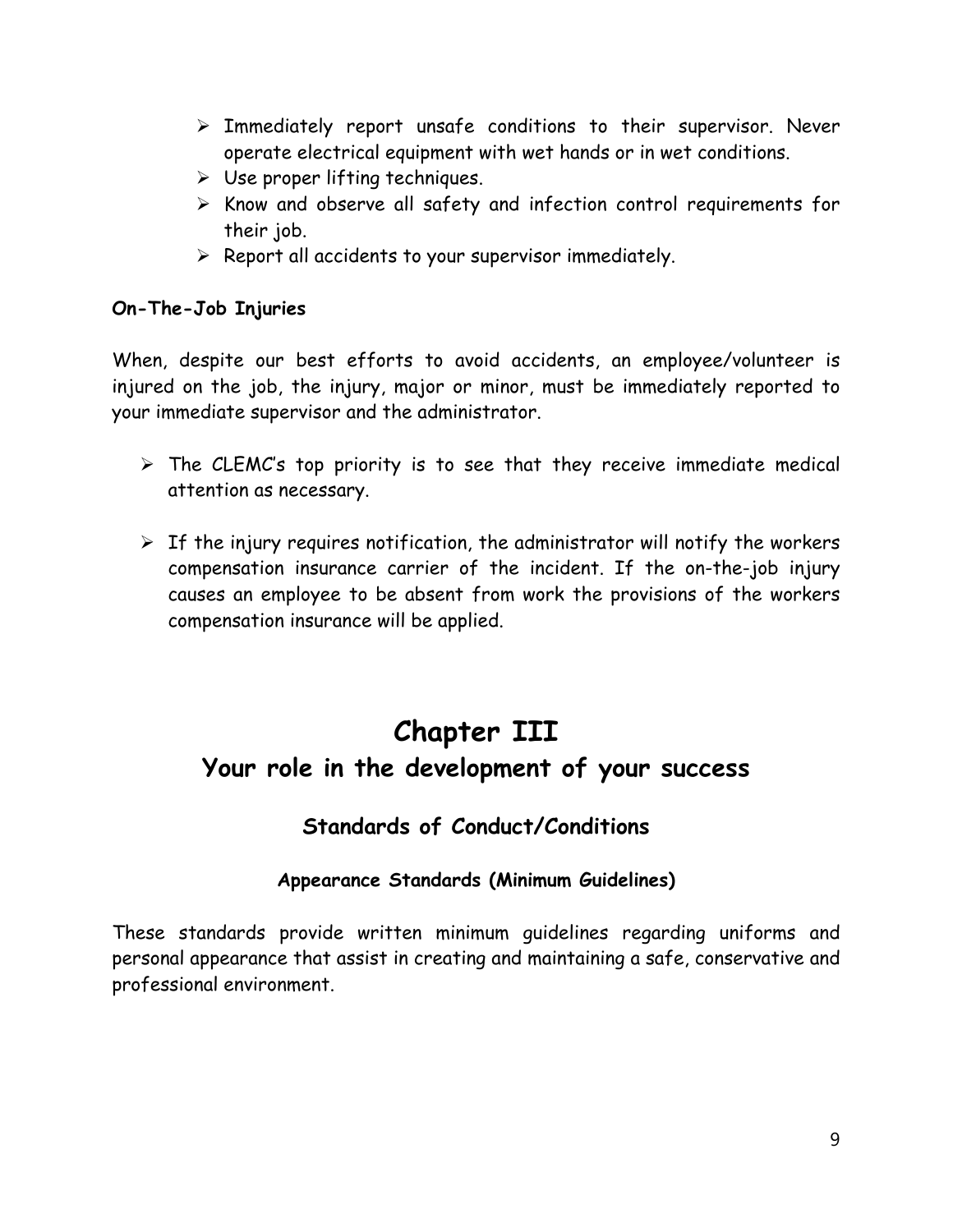#### **Name Badges**

CLEMC provides a name badge for all personnel as part of their required attire. Name badges must be visible and facing toward the front at all times while on duty.

#### **Apparel**

- $\triangleright$  All uniform items provided by CLEMC are the property of CLEMC and will be returned at the conclusion of employment.
- $\triangleright$  Hats shall only be worn as part of the uniform and then be the issued CLEMC cap except for safety reasons.
- $\triangleright$  All tattoos shall be appropriately covered so as not to be visible.
- $\triangleright$  Jackets may not have the name of other medical services affixed.
- $\triangleright$  No denim of any color shall be worn, including jeans, skirts, dresses, shirts and vests.
- $\triangleright$  Revealing clothing is not permitted and proper undergarments shall be worn.
- Appropriate socks and hosiery must be worn. Ornamental or textured hosiery is not permitted (i.e. lace, rhinestones, bows, etc.)
- $\triangleright$  Sunglasses are to be worn indoors only if prescribed by a physician or required for the job.

#### **Daily Hygiene**

Daily hygiene must include clean teeth, hair, clothes and body, including the use of deodorant. Business attire and uniforms are to be clean, pressed and in good condition.

Men and women's scents are permitted if mild and not used to mask body odor.

### **Hair and Nails**

Hair shall be clean and neat with no styles that would, by a reasonable standard, invite negative feedback from a patient or family member. Hair may not be dyed unnatural colors (such as green or purple). Bleached hair is acceptable. Hair ornaments, if worn, shall be moderate and in good taste. Shoulder length or longer hair shall be pulled back or covered where there is a health or safety consideration. Well-groomed, closely trimmed beards, sideburns and mustaches are allowed, but shall not interfere with personal protective gear.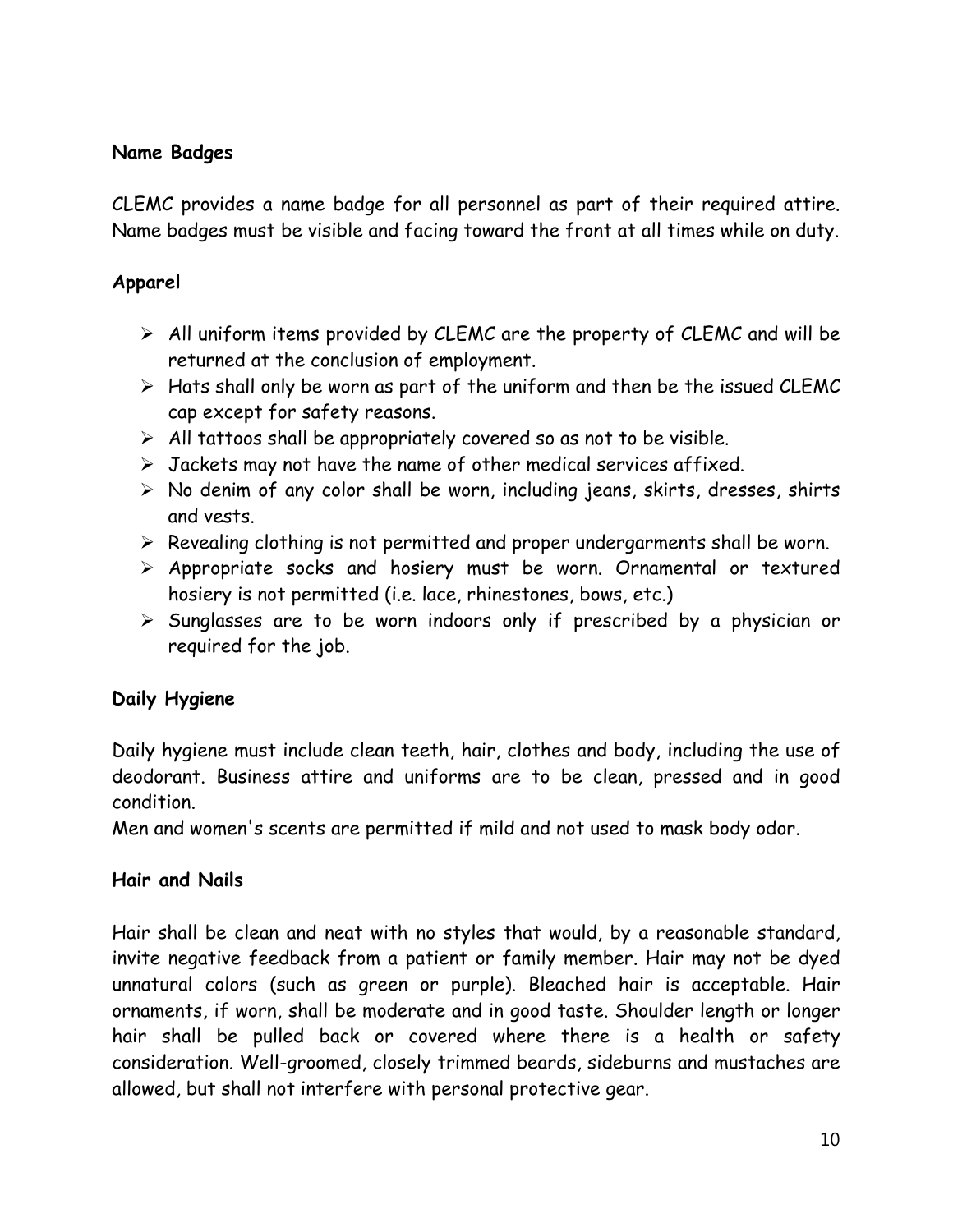Nails must be conservative in length (not to exceed  $\frac{1}{2}$  inch beyond the fingertip) and must be neatly manicured. If nail polish is used, it may not be black, blue, green, purple or yellow shades. All nails must be solid in color and the same color. No nail jewelry or nail art is allowed.

#### **Jewelry and Makeup**

- $\triangleright$  A wedding set and one ring.
- $\triangleright$  No more than two bracelets.
- $\triangleright$  A watch
- $\triangleright$  No more than two necklaces to be worn.
- $\triangleright$  No more than two earrings on each ear.
- $\triangleright$  Earrings shall be no larger than a quarter.
- $\triangleright$  Body piercing is permitted in ears only; no other visible body piercing is permitted.
- $\triangleright$  One brooch (pin)
- Makeup should be used to enhance a natural look and should not detract from a person's appearance.
- $\triangleright$  Extreme or excessive makeup is not allowed.

#### **Other**

Portable, personal audio equipment (headphones) are not to be used while performing duties.

# **Behavioral Expectations**

It is the responsibility of all personnel to treat all patients and families, physicians, co-workers and all outside contacts, with courtesy, dignity, respect and the utmost professionalism. The following are specific expected behaviors and customer service standards by which all personnel are measured:

#### **Communication and Teamwork**

- Offer information on departmental processes and procedures, as appropriate.
- $\triangleright$  Invite questions and comments.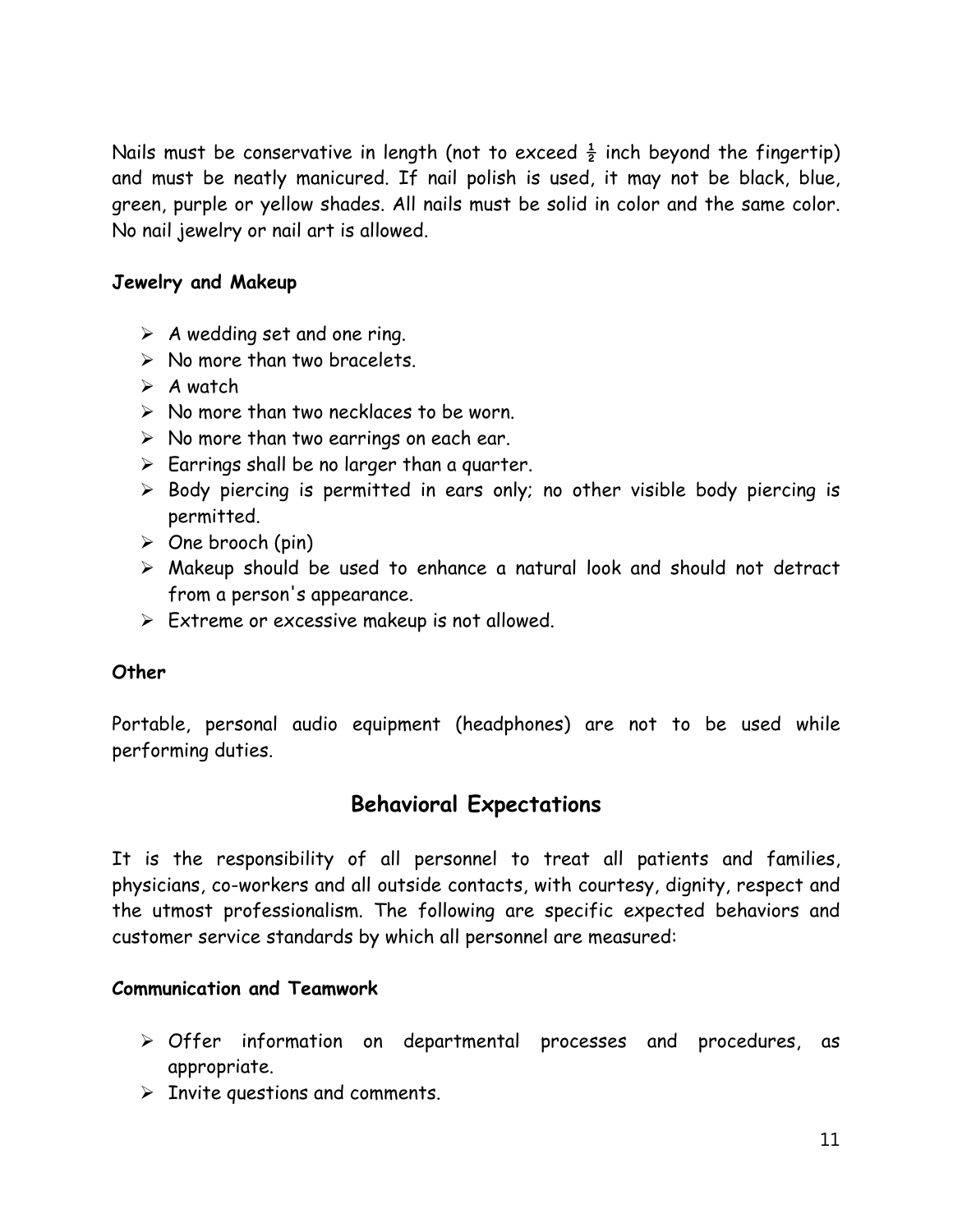- $\triangleright$  Communicate with clarity and professionalism both orally and in writing.
- $\triangleright$  Keep people informed while resolving issues or getting answers to questions.
- $\triangleright$  Speak English or the language of the person being helped. Arrange for interpretation services when needed.
- Take responsibility for improving processes and systems; Look for new and better ways of doing things.
- Work as a part of the CLEMC team; perform duties in a way that makes it easier for others to perform theirs.
- $\triangleright$  Participate openly, honestly share opinions, and look for new and better ways of doing things.
- Maintain a positive working relationship with co-workers and customers.
- $\triangleright$  Demonstrate willingness to accept assignments in a positive manner.

#### **Courtesy and Respect**

- Greet internal and external customers in a professional, polite and respectful way.
- $\triangleright$  Greet others in our facility and at workstations in a kind and friendly manner.
- $\triangleright$  If customers' needs are not found to be a medical emergency, assist them in finding the care or treatment they may require.
- $\triangleright$  Make eye contact; introduce yourself and explain purpose, when appropriate.
- $\triangleright$  Listen carefully; do not interrupt, give people your full attention.
- $\triangleright$  Respect privacy and dignity
- $\triangleright$  Use a professional and respectful tone of voice
- Discuss confidential or sensitive information about customers, personnel, or hospital business only with those having a valid need to know and do so privately, never in public places.
- $\triangleright$  Do not make disparaging remarks about others
- $\triangleright$  Respect individual and cultural differences.

### **Professionalism**

- $\triangleright$  Present a positive image.
- $\triangleright$  Wear name badge so that your name is clearly visible at all times while on duty.
- $\triangleright$  Limit eating, drinking and smoking to designated areas.
- $\triangleright$  Avoid personal conversations with co-workers while providing patient care.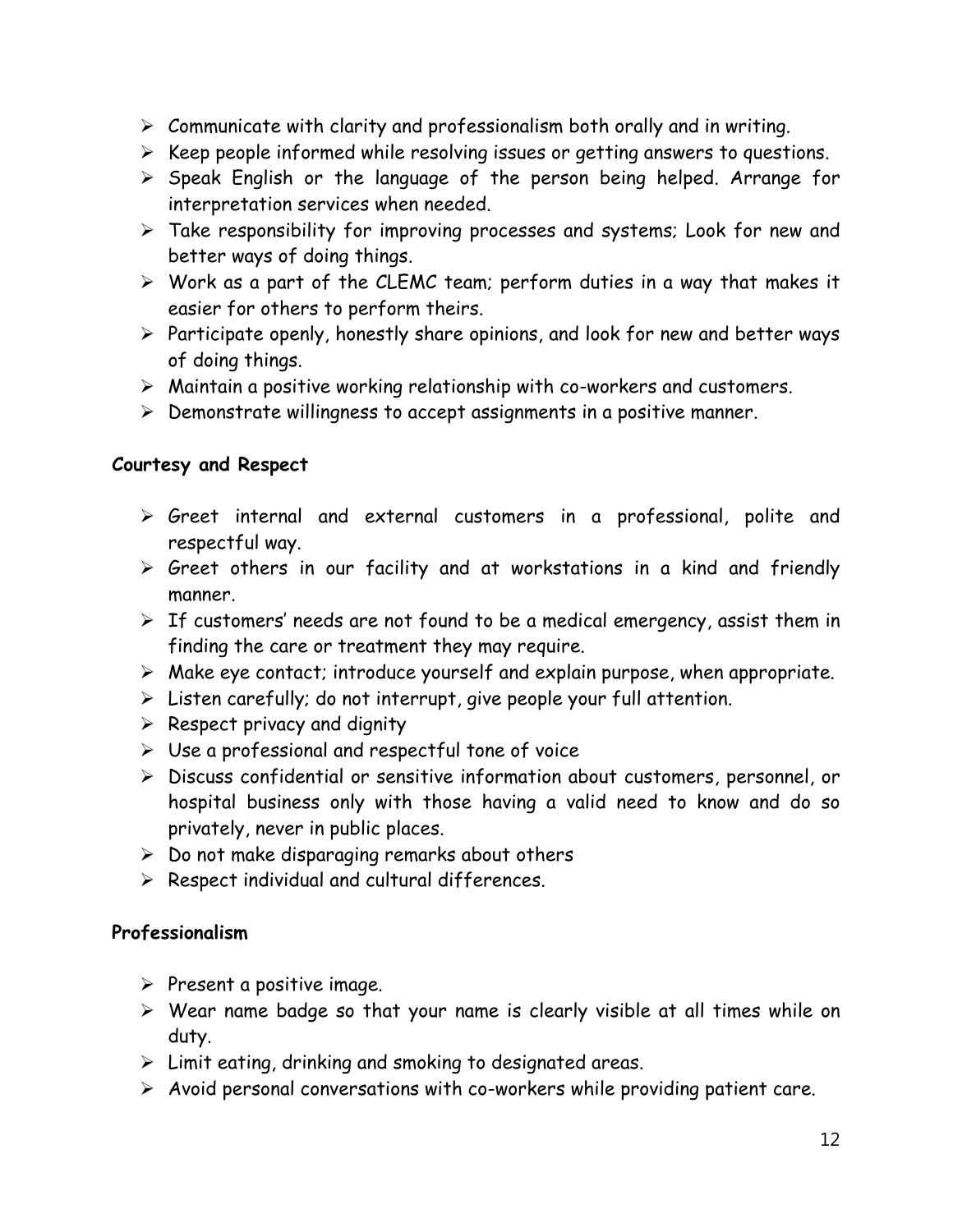- Make no inappropriate or negative comment about patients, co-workers, hospitals or their staff in the presence or within hearing of any customer.
- $\triangleright$  Demonstrate pride in the CLEMC by keeping the vehicles and work areas clean and safe.
- Demonstrate a professional attitude toward CLEMC personnel and coworkers.
- $\triangleright$  Demonstrate an ongoing responsibility and commitment to the job through attendance and punctuality in relation to stated work hours.
- Maintain a professional appearance and manner that is appropriate to your assignment as well as following the CLEMC dress standards.

#### **Responsiveness**

- $\triangleright$  Respond in a timely manner to requests for help.
- $\triangleright$  Provide the services or information requested, or finds someone who can. **Standards of Conduct**

For the protection of CLEMC and all classifications of employees/volunteers, the following is a list of conditions under which corrective and/or disciplinary action may be taken, up to and including termination of employment.

#### **Absenteeism and Tardiness**

Being habitually absent from work, failing to return to work promptly from leave of absence or vacation, failing to report absence within 1 hour of start of workday. Also, this includes habitually failing to be present at the start of duty times without proper authorization.

#### **Fraud or Dishonesty**

Misusing or abusing Company policy such as: excused absences, leaves of absence; falsifying time sheets; failing to give complete information for personnel and/or security records; making false statements, either oral or written, about the Company, personnel, supervisors or work situations.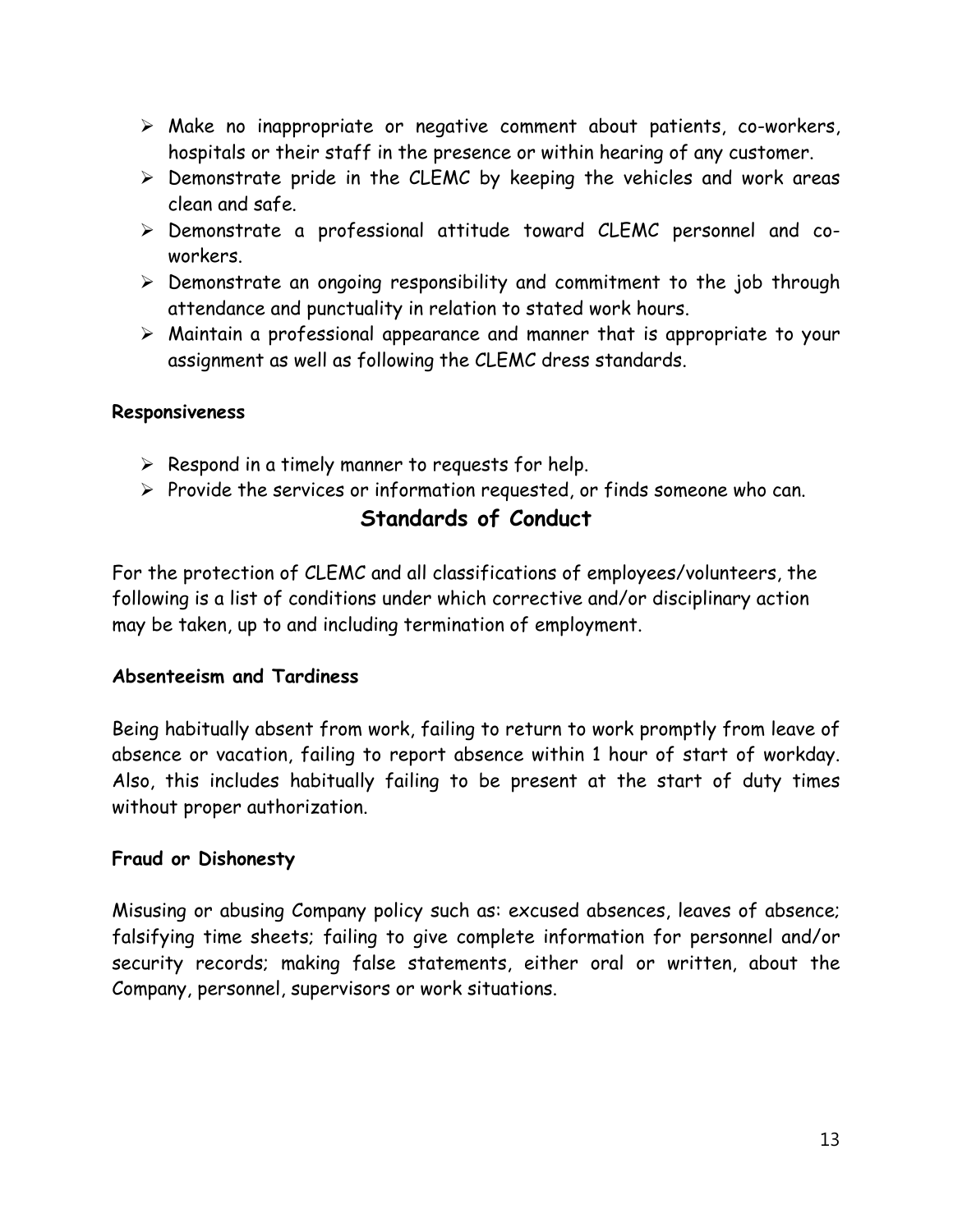#### **Insubordination**

Failing to perform or unreasonably delaying the performance of instructions given by supervisor or person in authority. In addition, any employee or volunteer that disrespects persons in any position of authority, either within the CLEMC structure, or outside the structure.

#### **Misconduct**

Fighting or inflicting bodily harm on another person; gambling, being under the influence of or possessing drugs or alcoholic beverages; committing immoral or illegal acts; committing violent acts or using language which adversely affects morale, production, or maintenance of discipline.

#### **Misuse of Time**

Failing or being unable to perform work of an acceptable standard, neglecting job duties.

- $\triangleright$  Abusing personal telephone privileges
- $\triangleright$  Being inattentive to job performance, unauthorized selling of articles or services, distributing or posting of literature, canvassing, polling, or petitioning.
- Consistent failure to properly record duty times, or recording improper attendance times to portray inaccurate times.

#### **Negligent Destruction of Property**

Any employee or volunteer that willfully or maliciously destructs Company or other people's property. This also encompasses any Company or other people's property that sustains damage by failing to use proper equipment and good judgment.

#### **Option to Terminate**

The Clear Lake Emergency Medical Corps is an "at-will" employer. In accordance with the laws of the State of Texas, employment may be terminated, with or without cause, at any time, upon reasonable notice after completion of an applicable probationary period, at the option of the Company or the employee. Additionally, affiliation with CLEMC through a volunteer status does not negate this paragraph.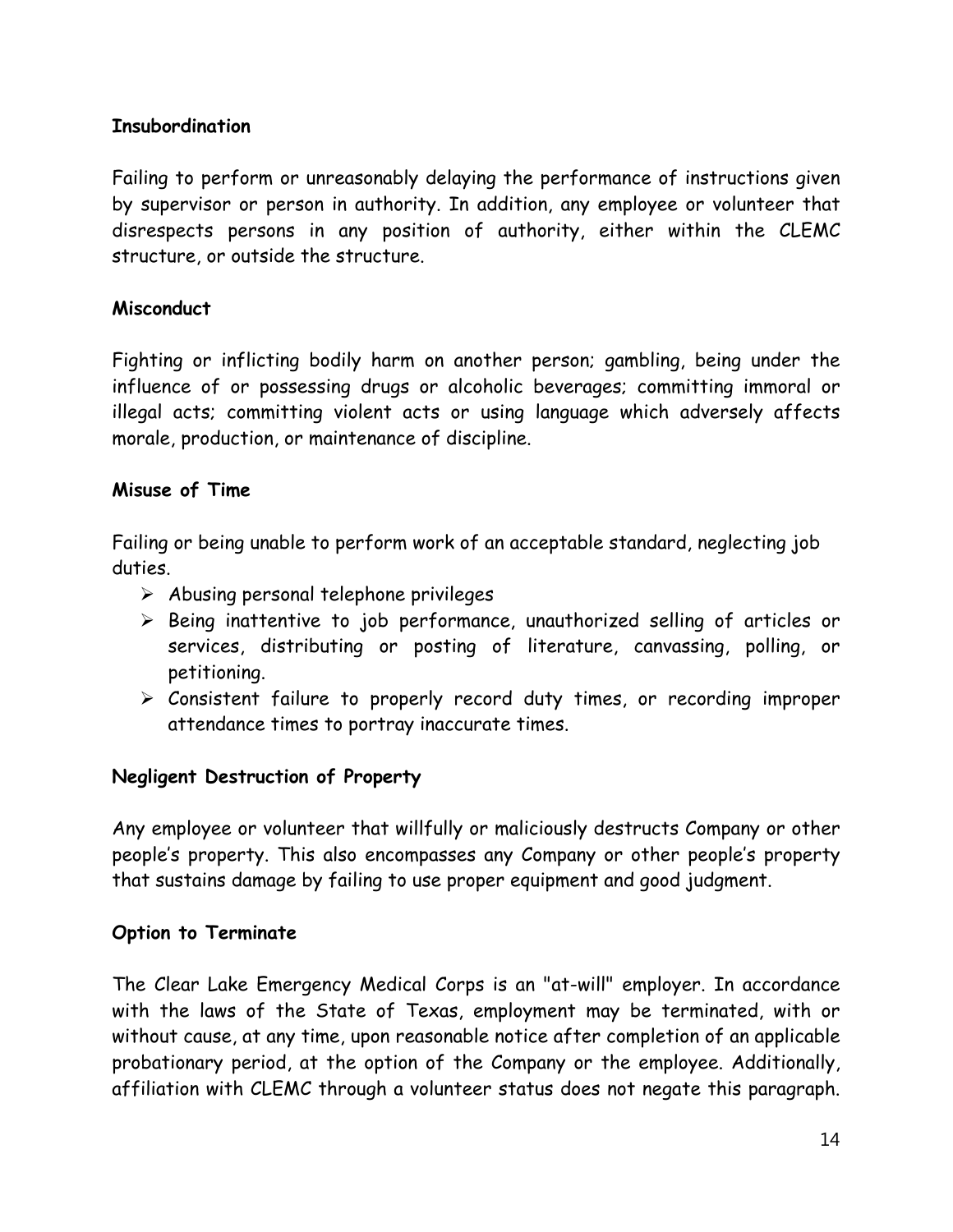All persons affiliated with CLEMC are expected to conduct themselves personally and professionally in a manner above reproach. Any actions or behaviors which violate CLEMC policies, procedures or protocols are grounds for termination.

#### **Safety Violations**

Occurrences are caused by failure to observe the Company and general safety practices and regulations. Neglecting the safety of others or committing unsafe acts in the use and care of Company property.

#### **Tardiness**

Employees and volunteers that are habitually not present at the start of duty times without proper authorization.

#### **Theft**

Possessing, taking, removing, destroying or tampering with Company or the property of another without proper authorization.

# **Smoking Policy**

CLEMC understands that smoking can cause health problems for not only smokers but non-smokers as well. For this reason, all facilities at CLEMC are designated as non-smoking work locations.

At each of our facilities, there are specific designated areas to allow outside smoking for employees/volunteers.

# **Work Delay/Cancellation**

Severe weather can cause the adjustment or modification to normal and weekly posted employee/volunteer work schedules. If severe weather conditions affect your work or work schedule, CLEMC, at the earliest possible time, will do their best to notify you of any changes to your normal and weekly posted schedule.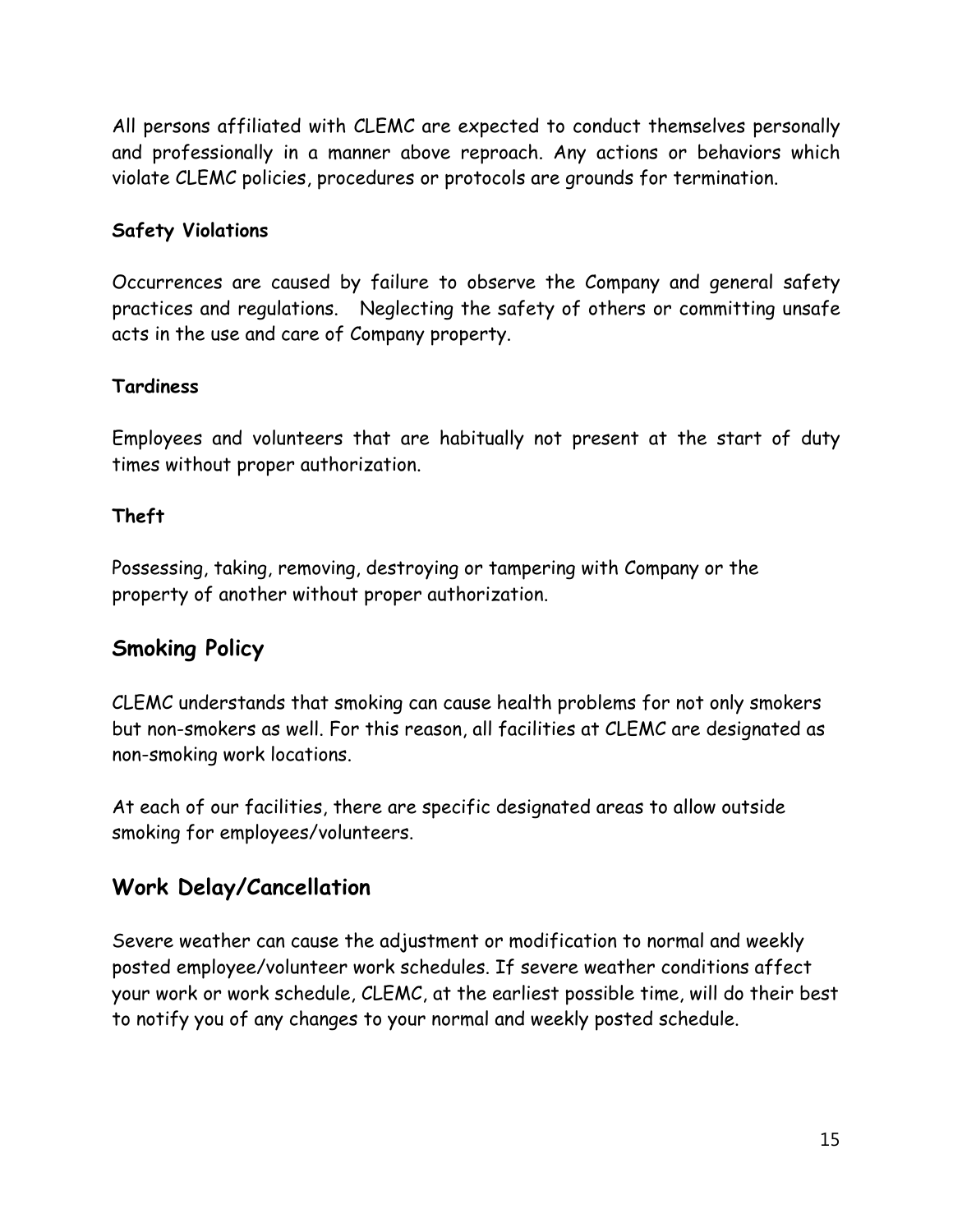# **Professional Work Environment**

#### **Sexual Harassment**

The Equal Employment Opportunity Commission (EEOC) defines sexual harassment as "Unwelcome sexual advances, requests for sexual favors, and other verbal or conduct of a sexual nature constitute sexual harassment when (1) submission to conduct is made either explicitly or implicitly a term or condition of an individual's employment; (2) submission to or rejection of such conduct by an individual is used as the basis for employment decisions affecting such individual or (3) such conduct has the purpose or creating an intimidating, hostile or offensive work environment."

General terms, the EEOC guidelines divide sexual harassment into two (2) different types:

- Quid Pro Quo-"Something for something"-Employer or other person in position of power demands sexual favors in return for advancement or the basis for some other employer decision
- Hostile-environment sexual harassment is created in situations in which an employee is subject to unwelcome verbal, visual or physical sexual behavior that is either extreme or widespread. However, this type does not create a threat to employment but subject's employee to undue psychological strain that alters the conditions, privileges and terms of employment.

CLEMC expects all personnel to treat everyone with dignity and respect, thereby maintaining a unique, productive and caring patient service and work environment. While all forms of harassment are prohibited, it is important to emphasize that sexual harassment of or by personnel, patients, vendors or others is unacceptable behavior; that there is a mechanism for promptly investigating and addressing complaints of sexual harassment; and that any one experiencing sexual harassment should immediately report the matter to the Administrator, Chief of Operations, or the President of the Board.

#### **Quid Pro Quo-"Something for something"**

Submission to conduct such as unwelcome sexual advances, requests for sexual favors or other verbal or physical conduct of a sexual nature is made either explicitly or implicitly a term or condition of employment; or submission to or rejection of such conduct by an individual is used as the basis for employment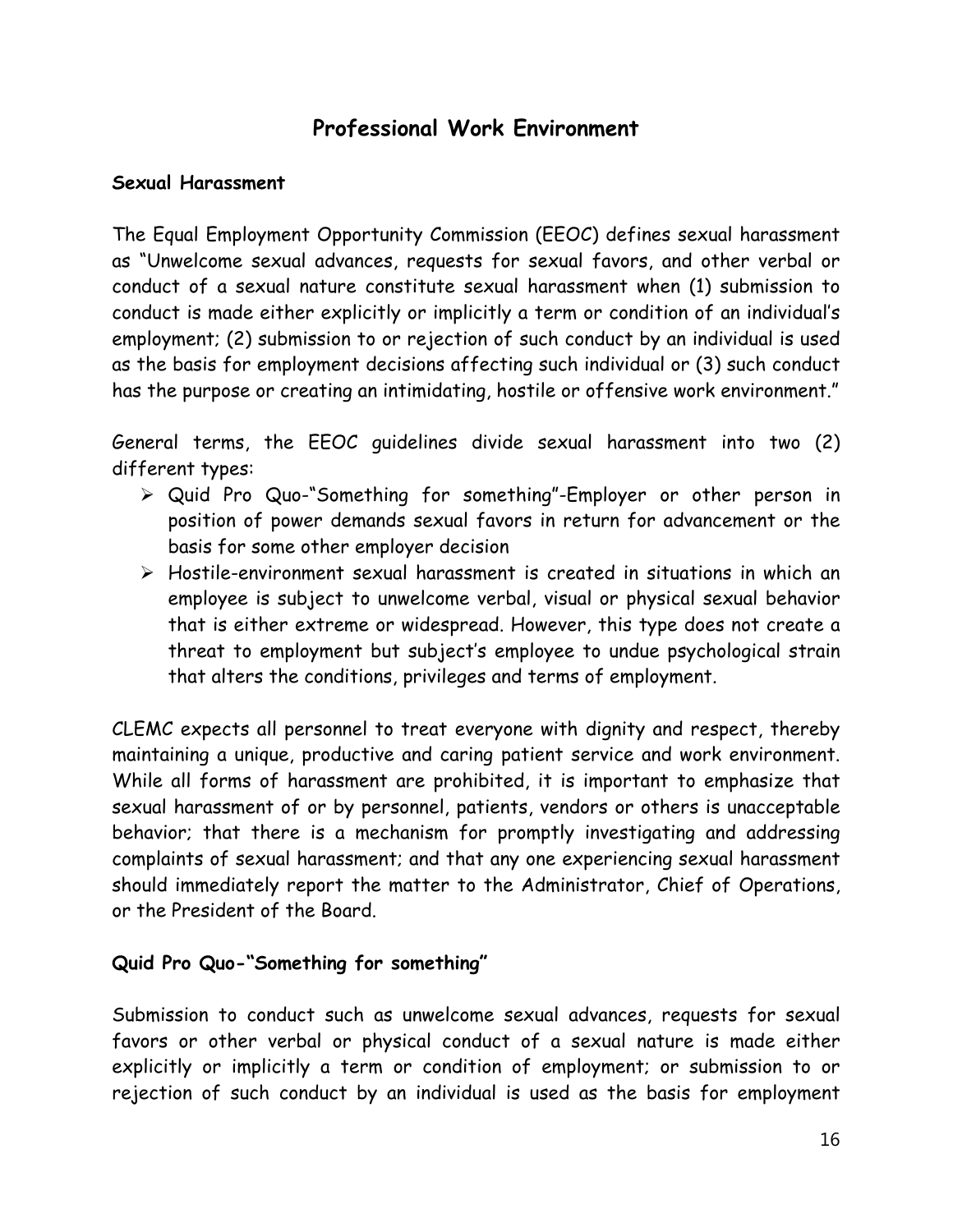decisions affecting the individual; or such conduct has the purpose or effect of unreasonably interfering with an individual's work performance or creating an intimidating, hostile or offensive work environment.

#### **Hostile-environment sexual harassment includes the following but is not limited to:**

- $\triangleright$  Sexually related comments, jokes or gestures
- $\triangleright$  Graphic comments about a person's dress or body
- $\triangleright$  Sexually degrading words used to describe an individual
- $\triangleright$  Display of sexually suggestive, explicit or offensive objects or pictures

#### **All personnel are expected to:**

- $\triangleright$  Avoid sexual flirtations, touching, advances or propositions.
- $\triangleright$  Avoid verbal abuse, especially of a sexual nature.
- $\triangleright$  Avoid graphic or suggestive comments about an individual's dress or body.
- $\triangleright$  Avoid using sexually degrading words to describe an individual.
- $\triangleright$  Never display sexually suggestive objects or pictures, including nude photographs.
- Confront those whose actions or words are offensive and to make it clear to them that what they have done or said is offensive.
- $\triangleright$  Never make false allegations of harassment.
- $\triangleright$  Never retaliate for anyone making a report of harassment, as retaliation is strictly prohibited.

#### **Managers and supervisors have additional responsibilities.**

No supervisor or member of management shall threaten or suggest, either explicitly or implicitly, that submission to or refusal to submit to sexual conduct will in any way affect an individual's association with CLEMC.

Unwelcome conduct of a sexual nature on the part of the same or different sex, is strictly prohibited and will be grounds for immediate corrective action up to and including termination.

Managers are responsible for ensuring that every report of sexual harassment is taken seriously, is promptly and thoroughly investigated in as confidential a manner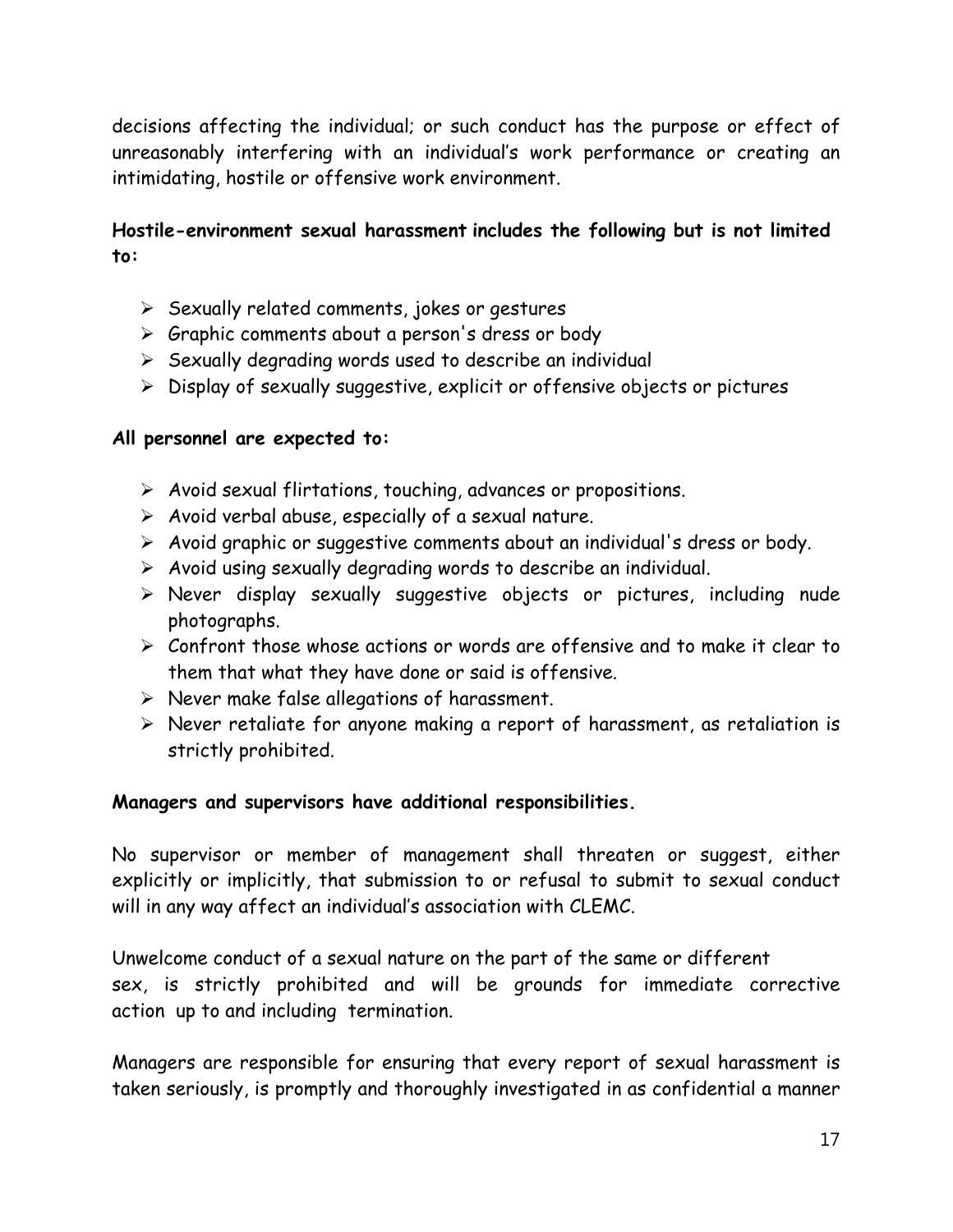as possible and that appropriate action is taken, based on the results of the investigation.

**Procedures on Investigating and Reporting: Sexual Harassment** 

Each employee/volunteer of CLEMC has a right to expect a workplace free of such conduct and no person's employment, advancement, salary, evaluation, duties, hours, or other conditions of employment will be affected because he or she refuses to submit to or tolerate such conduct.

Any CLEMC employee/volunteer who feels that he, she or another individual is being sexually harassed in any manner by a manager, co-workers, customer, patient, supplier, or other person should inform the alleged harasser that his or her actions are offensive, unwelcome, and/or inappropriate. Immediately bring the matter to the attention of his or her immediate supervisor or to the Chief of Operations, Administrator or President of the Board.

#### **Consequences of non-compliance with this policy:**

- $\triangleright$  Violations will be addressed in accordance with CLEMC quidelines for Managing Performance and Work Behaviors.
- $\triangleright$  Employees/volunteers who do not meet the expectations of this policy are subject to appropriate action, depending on the circumstances, up to and including the termination of employment.

# **Workplace Harassment and Violence**

#### **Workplace Harassment and Violence Policy**

Any unwelcome verbal, written or physical conduct that either denigrates or shows hostility or aversion towards an employee or volunteer on the basis of age, color, disability, national origin, political affiliation, race, religion, sex, sexual orientation, or veteran status that causes any of the following:

- $\triangleright$  Has the purpose or effect of creating an intimidating, hostile or offensive work environment
- $\triangleright$  Has the purpose or effect of unreasonably interfering with the employee's or volunteer's work performance
- Affects an employee's or volunteer's employment opportunities or compensation.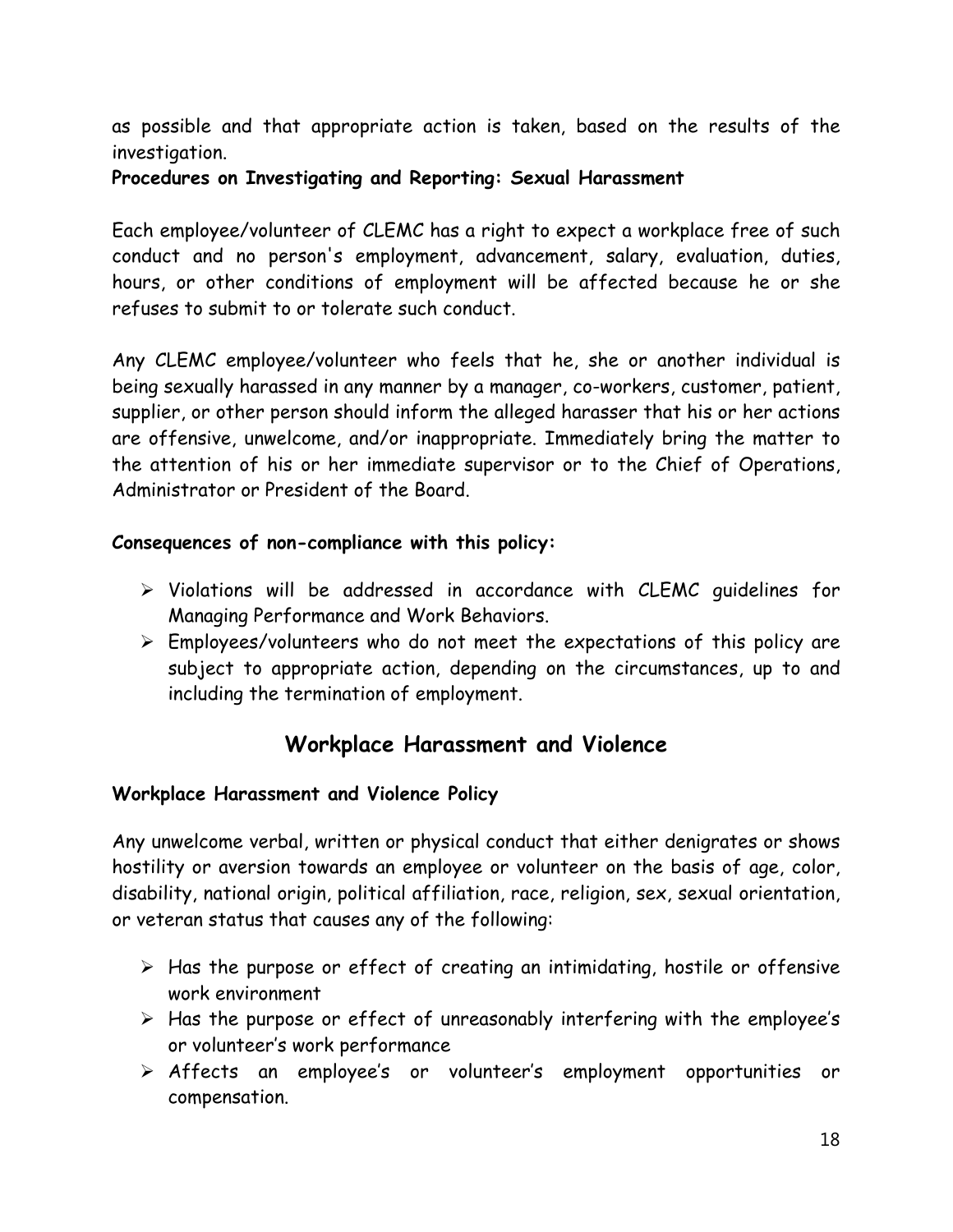Hostile Work Environment is one that both a reasonable person would find hostile or abusive and one that the particular person who is the object of the harassment perceives to be hostile or abusive. Hostile Work Environment is determined by looking at all of the circumstances, including the frequency of the allegedly harassing conduct, its severity, whether it is physically threatening or humiliating, and whether it reasonably interferes with the employee's work performance.

Retaliation is adverse treatment which occurs because of opposition to unlawful workplace harassment. In addition, any overt or covert acts of reprisal, interference, restraint, penalty, discrimination, intimidation, or harassment against an individual or group exercising rights under this policy.

#### **Managers and supervisors have additional responsibilities.**

No supervisor or member of management shall threaten or suggest, either explicitly or implicitly, that creates a harassing, hostile and/or violent work environment that will in any way affect an individual's association with CLEMC.

Unwelcome conduct of a harassing or violent nature towards any employee or volunteer, is strictly prohibited and will be grounds for immediate corrective action up to and including termination.

Managers are responsible for ensuring that every report of workplace harassment or violence is taken seriously, is promptly and thoroughly investigated in as confidential a manner as possible and that appropriate action is taken, based on the results of the investigation.

Supervisors and employees of management must refrain from any form of retaliation towards employees or volunteers who file a report of workplace harassment or violence.

#### **Procedures on Investigating and Reporting Workplace Harassment and Violence**

Each employee/volunteer of CLEMC has a right to expect a workplace free of such conduct and no person's employment, advancement, salary, evaluation, duties or hours will be affected because he or she refuses to submit to or tolerate such conduct.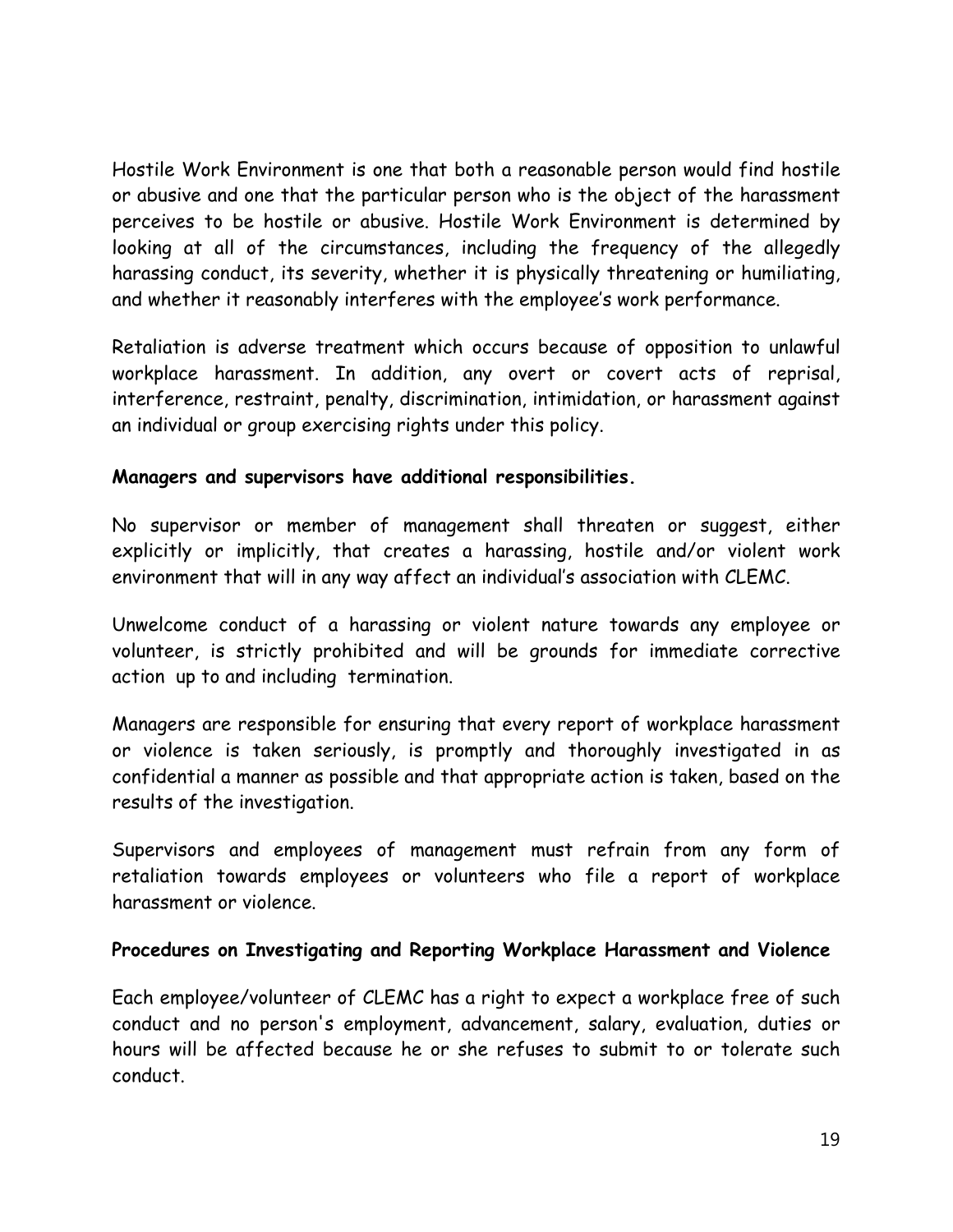Any CLEMC employee/volunteer who feels that he, she or another individual is being sexually harassed in any manner by a manager, co-workers, customer, patient, supplier, or other person should inform the alleged harasser that his or her actions are offensive, unwelcome, and/or inappropriate. Immediately bring the matter to the attention of his or her immediate supervisor or to the Chief of Operations, Administrator or President of the Board.

### **Weapons Policy**

CLEMC reserves the right to deny its employees and volunteers to possess any type of weapon at any time while on:

- $\triangleright$  Company property that is owned, leased or controlled by CLEMC
	- o Company related parking lots and adjacent streets
	- o Includes your personal or company issued vehicle
- $\triangleright$  Anywhere business is conducted including:
	- o Customer and Client locations
	- o Company event venues
	- o Restaurants and Trade shows

The above is a minimum list of restricted locations and CLEMC reserves the right to add any addition location with or without notice.

These types of weapons include the following but are not limited to:

- $\triangleright$  Chemicals whose purpose could or would bring harm to another person
- $\triangleright$  Explosives of any type
- $\triangleright$  Guns of any type
- $\triangleright$  Knives with blades over four (4) inches in length
- $\triangleright$  Swords of any kind

Even though I could be certified by the State of Texas to carry a concealed hand gun via the requirements of the Concealed Hand Gun Permit; it is at the discretion of the Administrator, Chief of Operations and the President of the Board to determine if it is reasonable and necessary to possess my concealed weapon while on company time.

**Consequences of non-compliance with these policies:** 

 $\triangleright$  Violations will be addressed in accordance with CLEMC quidelines for Managing Performance and Work Behaviors.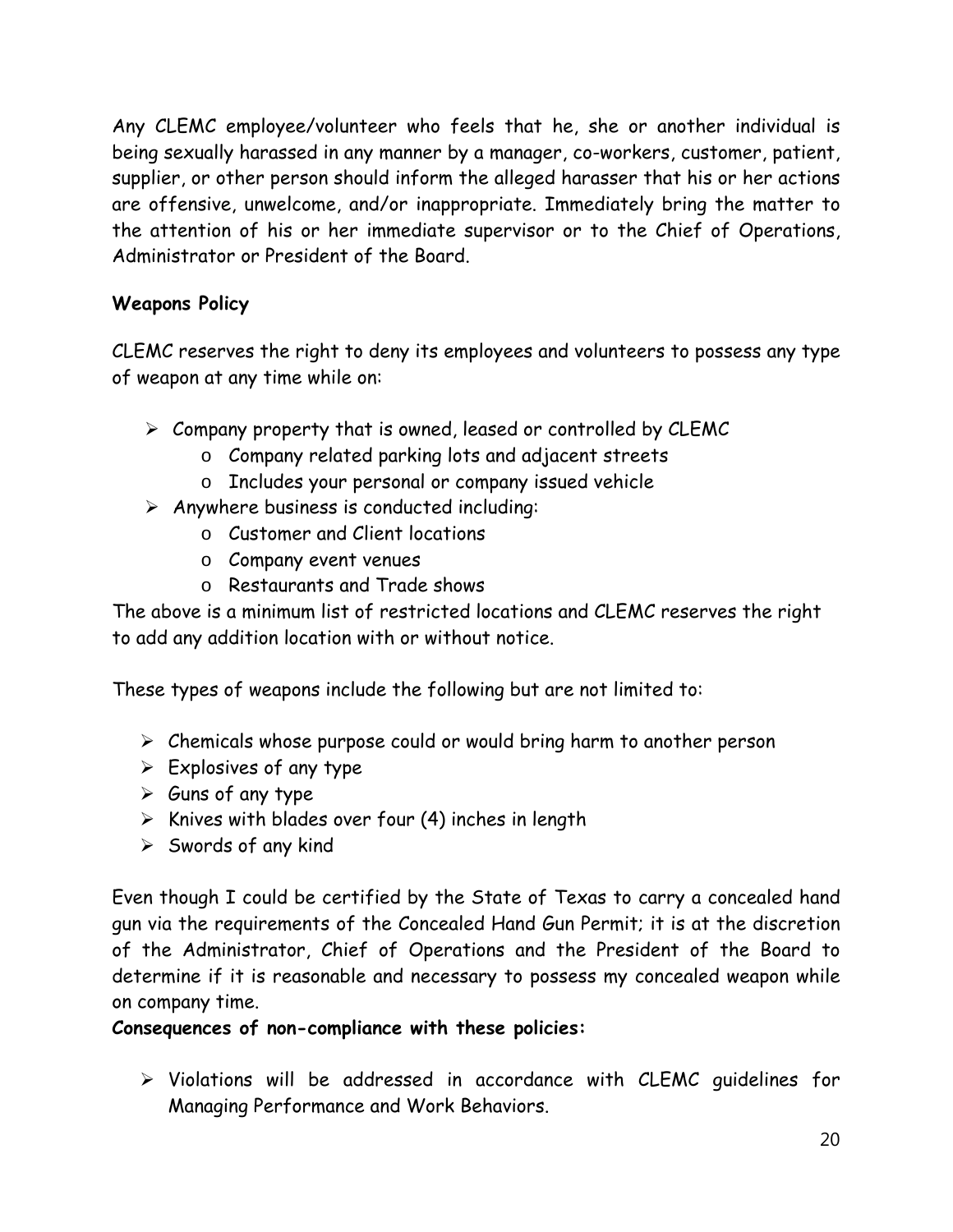Personnel who do not meet the expectations of this policy are subject to appropriate action, depending on the circumstances, up to and including the termination of employment.

### **Substance Abuse**

#### **Substance Abuse Policy**

CLEMC is committed to maintaining a safe workplace and providing safe, quality patient care. Therefore, being under the influence of alcohol or other drugs while at work is strictly prohibited. Employees/volunteers are not to present themselves for work if they are under the influence of prescribed drugs that might impair their abilities to perform their job.

Also prohibited is the manufacture, distribution, possession or sale of alcohol or other drugs on any CLEMC owned or leased property or any CLEMC vehicle or while performing any CLEMC business. The only exception is medication prescribed for the employee/volunteer by his/her physician, or when they are required by their duties to handle drugs in conjunction with physician-ordered medication for patients.

#### **Investigations and Searches**

CLEMC requires all of their employees and volunteers do their part assisting completely in all investigations regarding the substance abuse policy.

During any Substance Abuse investigation, CLEMC reserves the right to search the following either when employees and volunteers are on duty or on company parking lots and property:

- $\triangleright$  Company Issued Locker
	- o Locker combination must be provided to Administrator/ Chief of **Operations**
	- o Extra key must be provided to Administrator/ Chief of Operations
- $\triangleright$  Handbag or Laptop bag or Lunch Kit
- Person or Personal Property/Packages
- Uniform
- $\triangleright$  Vehicle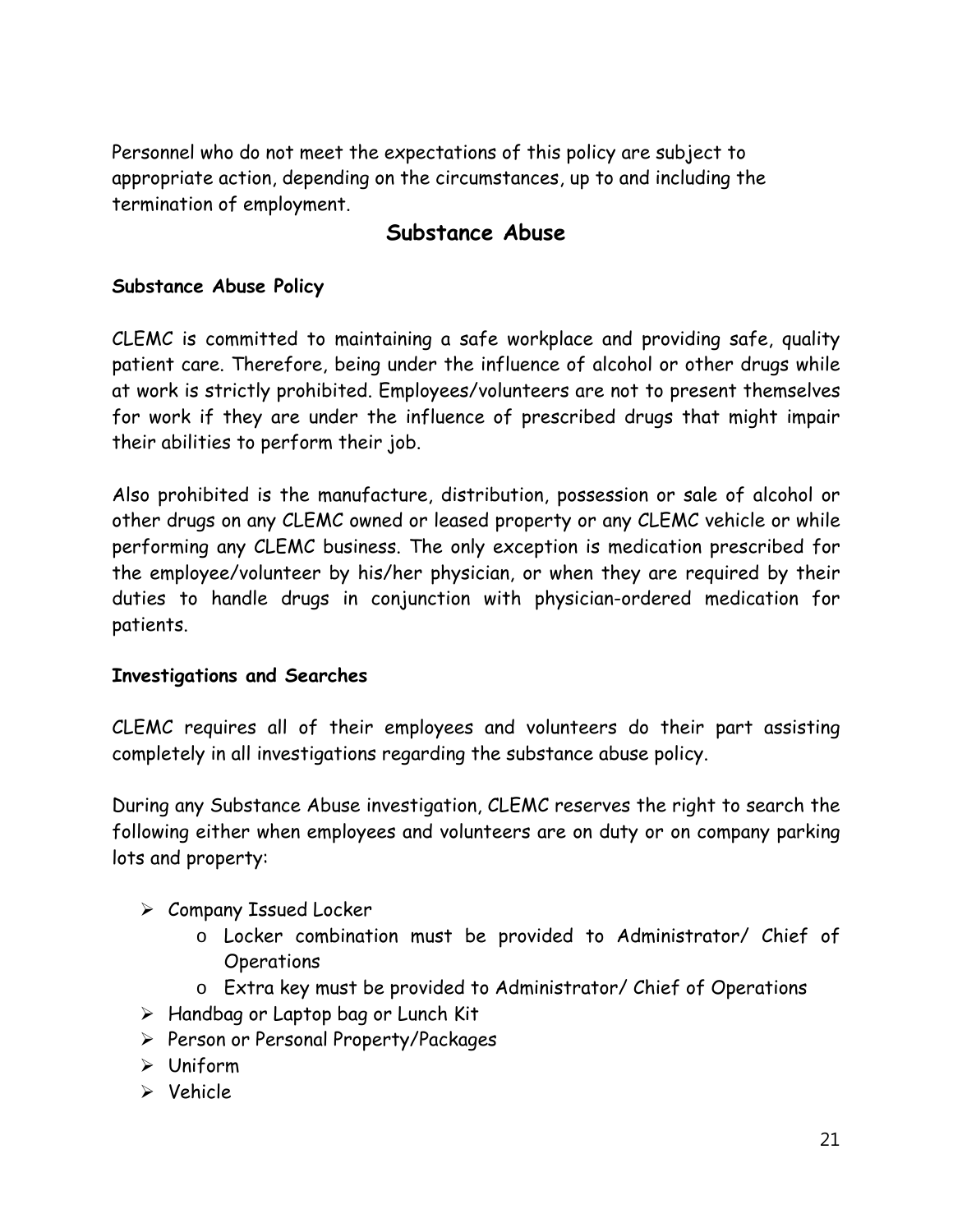CLEMC will conduct any and all searches in a manner that is standard and uniformed for all personnel.

Refusal by any employees and volunteers to consent or cooperate with any investigation and/or searches pertaining to this policy are subject to appropriate action, depending on the circumstances, up to and including the termination of employment.

# **Drug and Alcohol Testing**

Since CLEMC employees and volunteers are entrusted provide routine care for patients who are unable to care for or protect themselves and whose health and well-being requires constant alertness and awareness. Thus, CLEMC may require applicants and current personnel to submit to drug and alcohol screening.

#### **Applicants**

Substance screening may be required of all applicants at the time of final offer of employment. Such testing may be required either alone or as part of a preemployment physical examination. Applicants are required to sign the Policy Acknowledgement Form before submitting to screening. Applicants may be disqualified for employment if they test positive, refuse testing or refuse to sign the Policy Acknowledgement Form.

#### **All Current Personnel**

#### **Random Testing**

CLEMC may conduct random unannounced screening of personnel in all positions. Personnel will be required to report to a designated collection site for testing immediately following notification.

CLEMC may conduct random screening of all personnel in a manner similar to the above random selection policy. All personnel may be tested during the initial implementation of the program.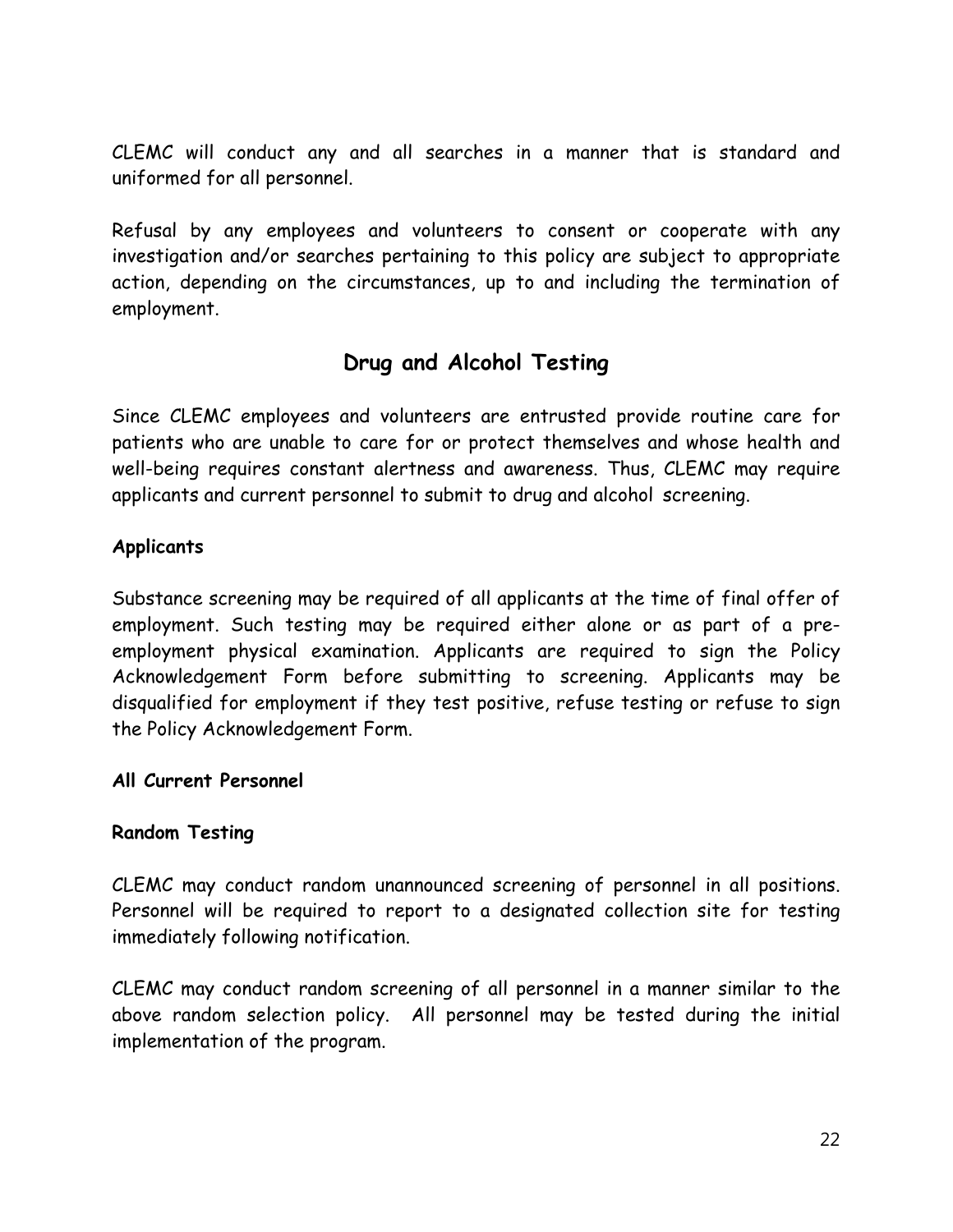CLEMC also can require all current personnel to submit to drug and alcohol screening for the following reasons:

- $\triangleright$  Acquisition
- $\triangleright$  Post Accident Testing
- $\triangleright$  Return to Duty Follow-up Testing

#### **Reasonable Suspicion or For Cause**

All personnel may be required to submit to screening whenever a supervisor observes circumstances which provide reasonable suspicion to believe an employee or volunteer is using or has used a controlled substance or has otherwise violated the substance abuse rules. The supervisor's determination that reasonable suspicion exists to require an employee/volunteer to undergo an alcohol and drug test must be based on specific, timely, explainable observations concerning the appearance, behavior, speech or bodily odors of the employee.

The supervisor or supervisors requesting testing shall prepare and sign written documents explaining the circumstances and evidence upon which they relied within twenty-four hours of the testing, or before the results of the test are released, whichever is earlier. While one supervisor may request a reasonable suspicion test, when feasible, supervisors are encouraged to obtain a second supervisor as a witness.

# **Chapter IV How you support Our Business**

# **Company Property and Privacy Policies**

#### **Company Property and Records**

The employees and volunteers are given the responsibilities of maintaining the privacy of Company and Patient privacy and records. The employees or volunteers of CLEMC may, at start of employment, be issued any of the following items: Cell phone, Laptop, Radio, and/or Uniform (s). These items are CLEMC property and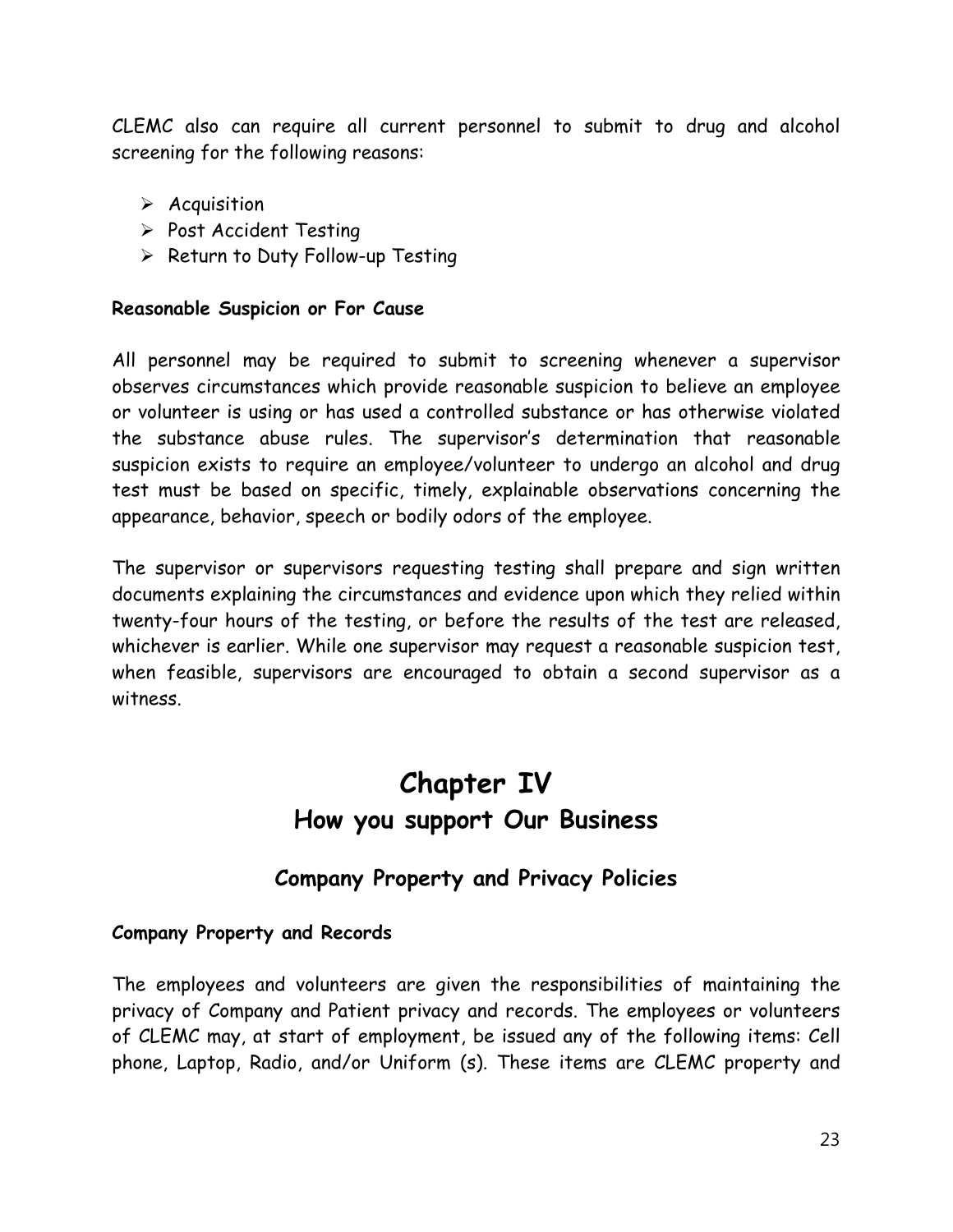must be maintained in proper working condition and returned after an employee or a volunteer leaves CLEMC.

#### **Cooperation with the Media**

CLEMC cooperates with the media in order to promote a positive public image while ensuring our patients' right to privacy. However, employees and volunteers should not speak with the media without first conferring with the Corps President, Chief of Operations, or the Administrator.

In regards to on-site accident or scene situations, please consult with your immediate supervisor for clarification for cooperation with the media. **Compliance to Regulations** 

It is the Corps policies to fully comply with all laws and regulations pertaining to the delivery of health care services. Recognizing the complexity of the various federal, state, and local laws regulating healthcare, CLEMC utilizes CQI and Peer Review committee programs to assist personnel in maintaining compliance through responsive monitoring of patient care.

#### **Patient Privacy**

CLEMC employees/volunteers must maintain the highest level of patient privacy and this is to be practiced at all times during your scheduled work period. Each and every emergency call must be treated with the highest level of care, dignity, and privacy in relation to the patient. This also goes without saying that no CLEMC employee/volunteer will discuss, in whole or part, the details relating to the nature of or any patient issues about the call with any persons outside the CLEMC and treating Medical facility. If you have any concerns or questions, please refer to the CLEMC Notice of Privacy Practices or contact your immediate supervisor.

# **Work Equipment, Tools and Vehicles**

It is the responsibility of the employee or volunteer to maintain any and all work equipment, tools and vehicles that are frequently used or issued to said employee or volunteer. Some of those responsibilities include:

Assigned or issued vehicle-maintenance: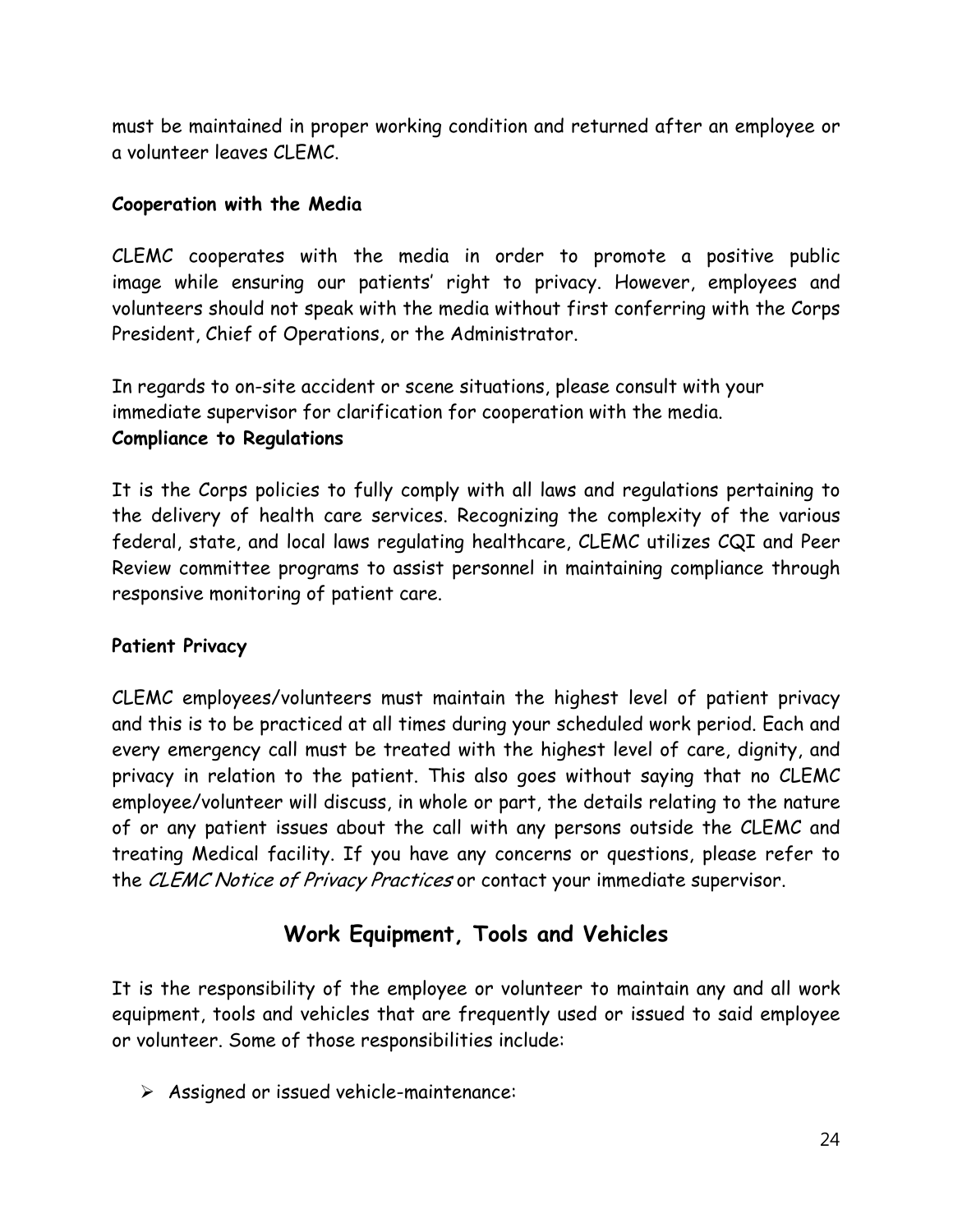- o Material and product levels
- o Daily, weekly, monthly and annual preventative maintenance including:
	- **Proper level of any and oil fluid levels**
	- Tire life, pressure (s) and wear
	- State required documentation-Inspection sticker and registration
- $\triangleright$  Electronic equipment- cell phone, laptop, pager, radio

If any of the listed above requires repair, service and or replacement, it is the responsibility of the employee or volunteer to bring this to the attention of their immediate supervisor. Since this is only a partial list, please contact your immediate supervisor on any other items or products that are issued to you for your specific responsibilities. If any employee or volunteer fails to maintain their assigned and issued equipment, this could result in corrective and/or disciplinary action may be taken, up to and including termination of employment.

# **Computer Information Networks and Systems**

The use of CLEMC Computer Information Networks and Systems are limited to appropriately authorized employees and volunteers. Also, the privileged use is reversed for the sole purpose of accomplishing CLEMC related business and tasks. The following list is some and not all of the areas involving this policy:

- $\triangleright$  Cell phones and Company telephone extensions
- $\triangleright$  Email and Voice mail
- $\triangleright$  Internet and Intranet Usage
- $\triangleright$  Software Access and Additions Requirements

#### **Cell Phones and Company Phone Systems**

In relation to the Cell Phones, CLEMC personnel may do the following:

- $\triangleright$  Must remain at work station during company meetings and training sessions
- $\triangleright$  If approved by immediate supervisor, can be carried on person in the vibration mode
- $\triangleright$  In the interest of personnel safety and accident avoidance CLEMC prohibits their use while driving company issued vehicles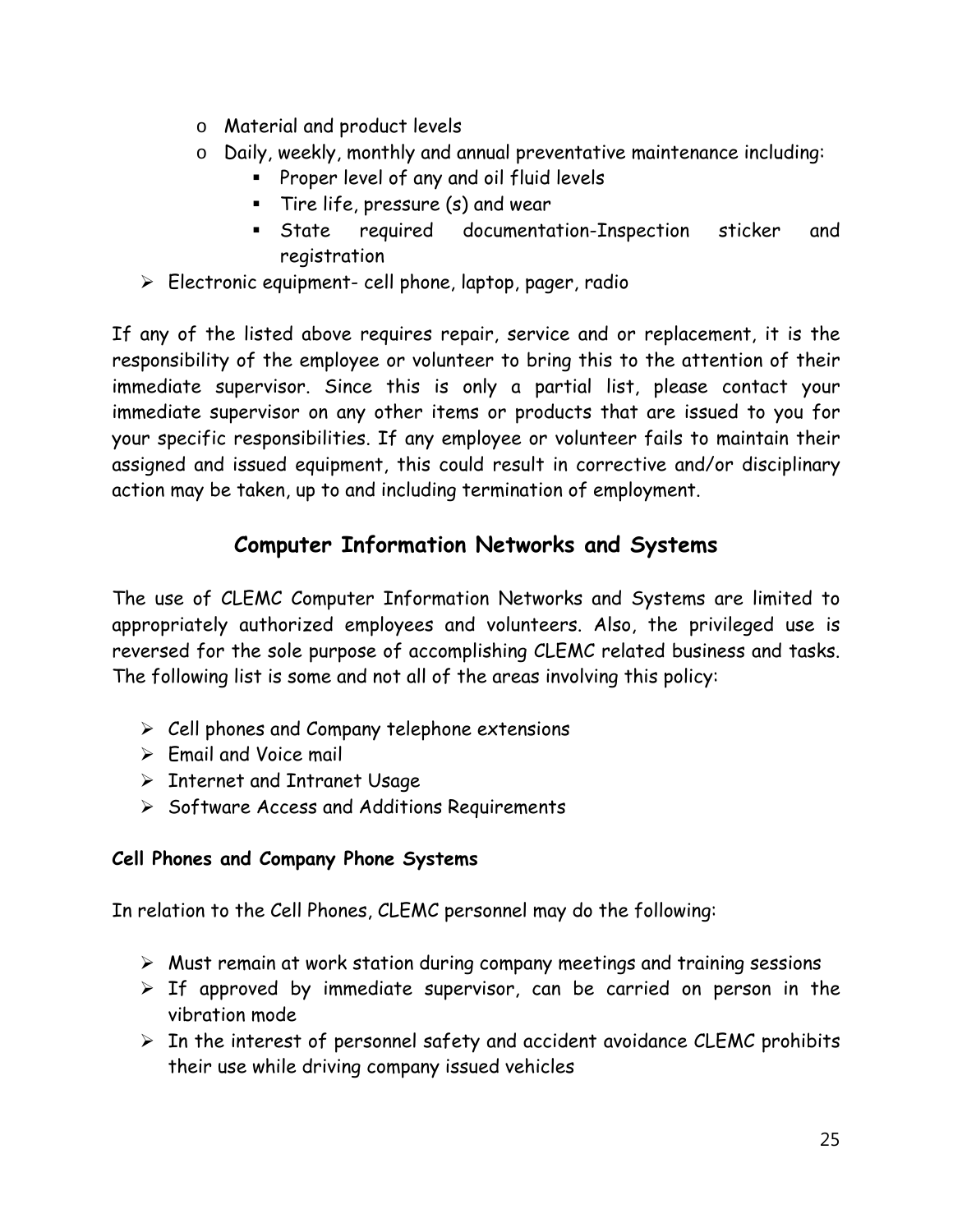Unless use is for a CLEMC company business, limit personal use to your down time and meal time periods

#### **Computer Systems and Information Security Policies**

CLEMC employees and volunteers are required to receive formal approval for the access and addition of any software that they feel is necessary CLEMC associated business and tasks. The employee or volunteers can contact the Administrator or Chief of Operations to obtain this required approval. Any and all CLEMC patient documents, forms, letters, memos and programs are considered extremely confidential and are considered CLEMC property. There will not be any copying, duplicating or forwarding of any of the above listed CLEMC and patient information without the written consent of the Administrator, Chief of Operations, or President of the Board.

#### **Intranet and Internet Policies**

The company provides access to assigned and authorized employees and volunteers to the CLEMC Intranet and the Internet for the sole purpose of conducting CLEMC related business only. The company will also assign a company email account specific to the authorized employee or volunteer. The employee or volunteer is mandated to follow all rules of proper Netiquette while using their assigned email account. To prevent possible breaches in security to the CLEMC company computer system use proper judgment when reading and responding to your emails.

Furthermore, CLEMC strictly prohibits the following:

- Forward, obtain or view immoral and pornographic documents, photos and websites
- Forward, obtain or view unethical and non-business related documents, photos and websites

Any employee or volunteer that abuses, violates or fails to comply with the Computer Information Networks and Systems Policy will be subject to appropriate action, depending on the circumstances, up to and including the termination of employment.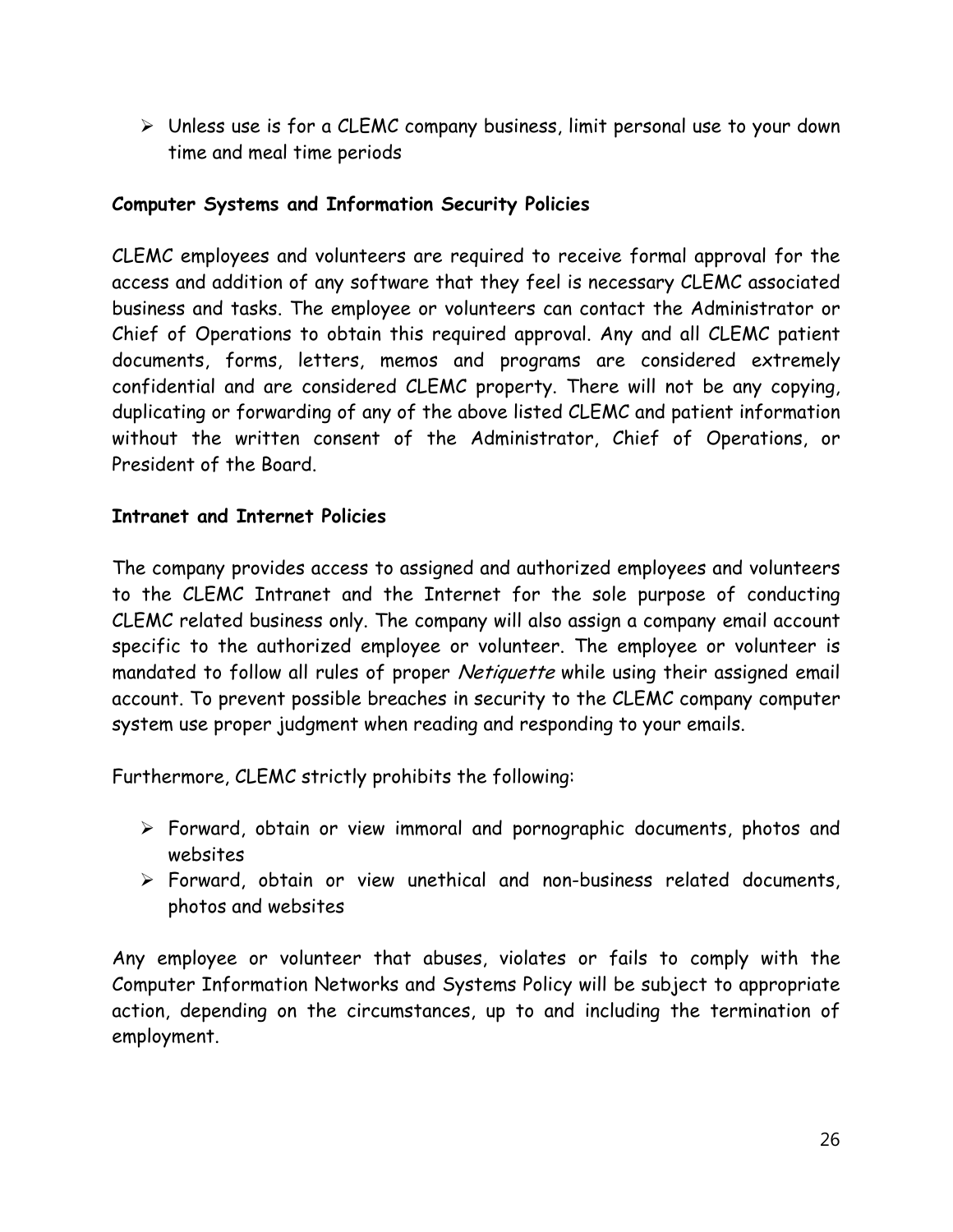# **Conflicts of Interest**

#### **Dating Other Employees/Volunteers**

CLEMC believes that dating or establishing dating relationships between coworkers can or has the possibility to progress into an awkward and difficult situation. Furthermore, the effects are not limited to just the co-workers that are dating or in a dating relationship but can include the immediate department or team personnel as well as the entire company staff. With that said, CLEMC does not allow supervisors, managers or any person in a leadership role to date or enter into a dating relationship with their subordinates.

CLEMC reserves the right to take appropriate action or certain measures to lessen possible problems that could arise from this type of situation. Some of those measures are, but not limited to, the resignation or transfer of one or both parties.

#### **Participation in Outside Activities and Organizations**

CLEMC permits their employees/volunteers to actively participate and/or support outside activities and organizations that are positive influences in the community. As long as their involvement remains outside the work environment and does not impede on work performance and time.

#### **Solicitation and Distribution**

CLEMC establishes and supports a positive and proper work environment for all personnel. Thus, the solicitation and distribution of any type of electronic or printed materials, merchandise for sale or request of contributions, funds or payments from any educational, political, religious or social group or organizations is not allowed during scheduled working time. Those types of electronic or printed materials are brochures, E-mail, flyers or any other written materials are not allowed in any work area at any time.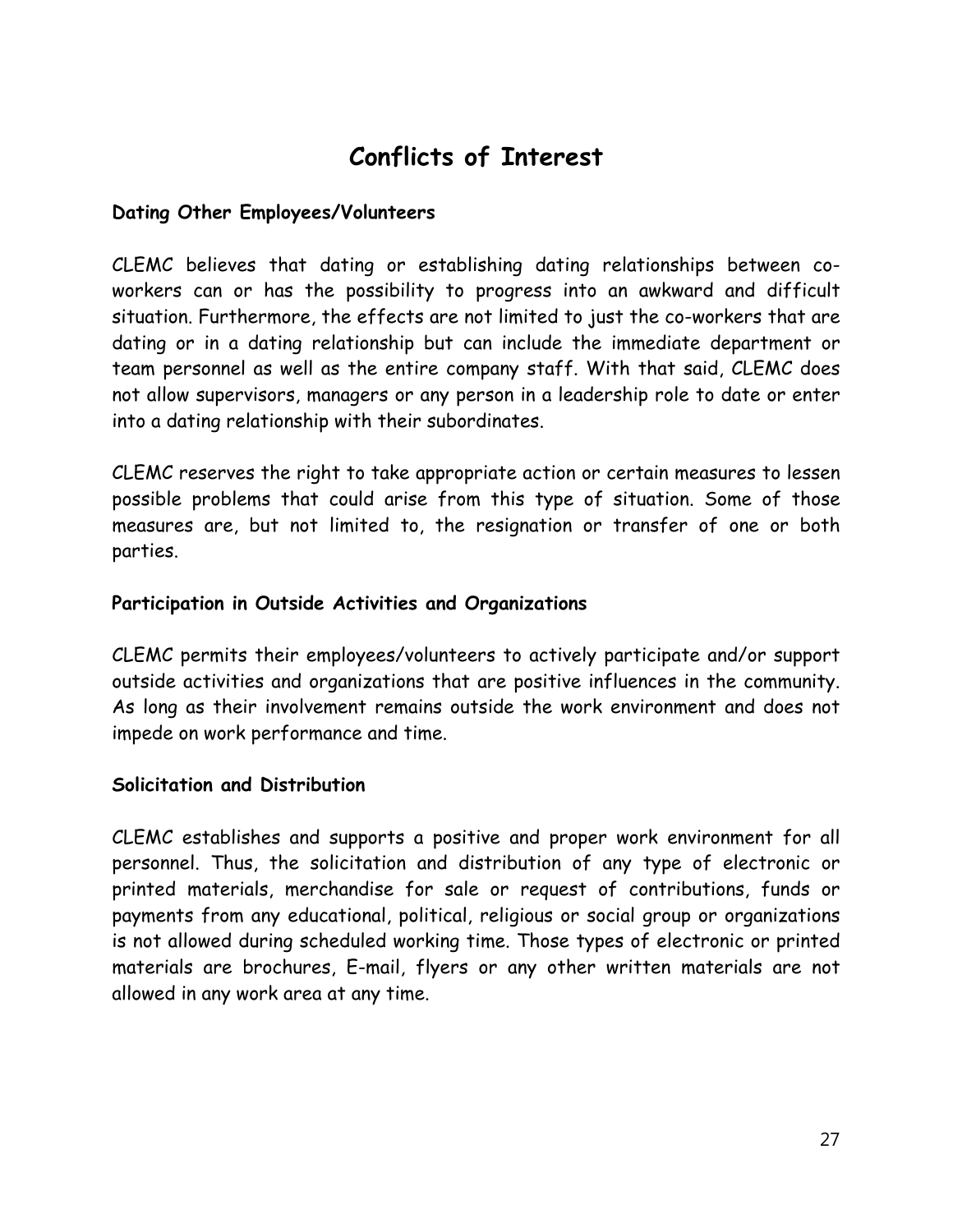# **Chapter V Our Compensation and Benefits Packages and Programs**

# **Employee/Volunteer Work Status**

#### **Employee/Volunteer Classification**

Employees are classified in the following categories to reflect the amount of time they are regularly scheduled to work and the degree of flexibility in their scheduled work hours. Benefit eligibility is based on these classifications.

**Probationary Employee-**All the below listed employee classifications are considered to be on probation for their first 90 to 180 days of employment, depending upon their initial 90 day performance period. During probation the employee is expected to complete all required classroom training and meet all certification requirements, as indicated on the job description. During the probationary period an employee may be terminated for any reason.

**Regular Full Time Employee (Operations)** - Any paid employee regularly scheduled to work 96 hours or more per pay period that has completed their probationary period.

**Regular Part Time Employee (Operations)** –Any paid employee regularly scheduled to work less than 96 hours per pay period who has completed their probationary period.

**Regular Full Time Employee (Admin)** - Any paid employee regularly scheduled to work 80 hours or more per pay period that has completed their probationary period.

**Regular Part Time Employee (Admin)** -Any paid employee regularly scheduled to work less than 80 hours per pay period who has completed their probationary period.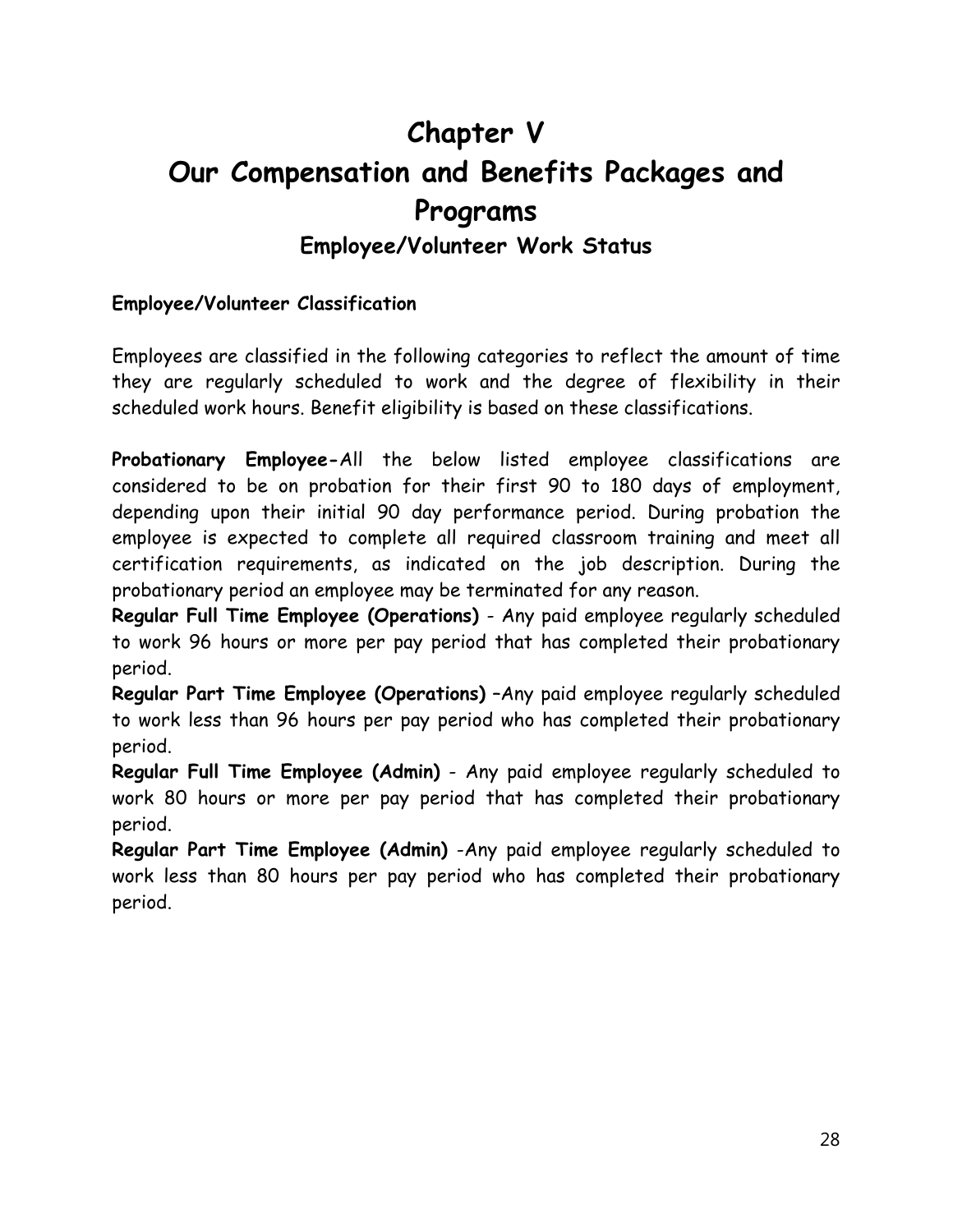# **Pay Period/Payday**

The Clear Lake Emergency Medical Corps operates on a bi-weekly pay period (every two weeks). The statutory pay date is on Tuesday of every other week. Should this day fall on a holiday, employees will be paid on the first business day after.

#### **Direct Deposit**

CLEMC offers the option of direct deposit to all employees for distribution of biweekly payroll. Please see the Administrator for the required forms and procedures to participate in this company offered program.

#### **Time Records**

All employees are required to follow company procedures related to your time records. The current program is the use of an electronic time log for each time period. This time period is for two weeks and each week starting from Sunday 6 a.m. through Sunday 5:59 a.m. These electronic time log must be signed by the immediate supervisor and turned into your Administrator by Monday after the end of the two week time period.

Any current time record program is subject to change with proper notice by CLEMC at any time.

### **Holiday Pay**

Employees who work on a holiday will receive their regular compensation for the time worked. Additionally, they will be compensated at their regular base rate according to the following example: For a designated Monday holiday an employee works a 24 hour shift from 0600 hrs Sunday to 0600 hours Monday. This employee would not be entitled to holiday pay. An employee who works a 24 hour shift from 0600 Monday until 0600 Tuesday would be entitled to 24 hours holiday pay. An employee who works from 0600 Monday to 1800 Monday (12 hour shift) would be entitled to 12 hours holiday pay. An employee who works from 1800 Monday until 0600 Tuesday (12 hour shift) would be entitled to 6 hours holiday pay. An employee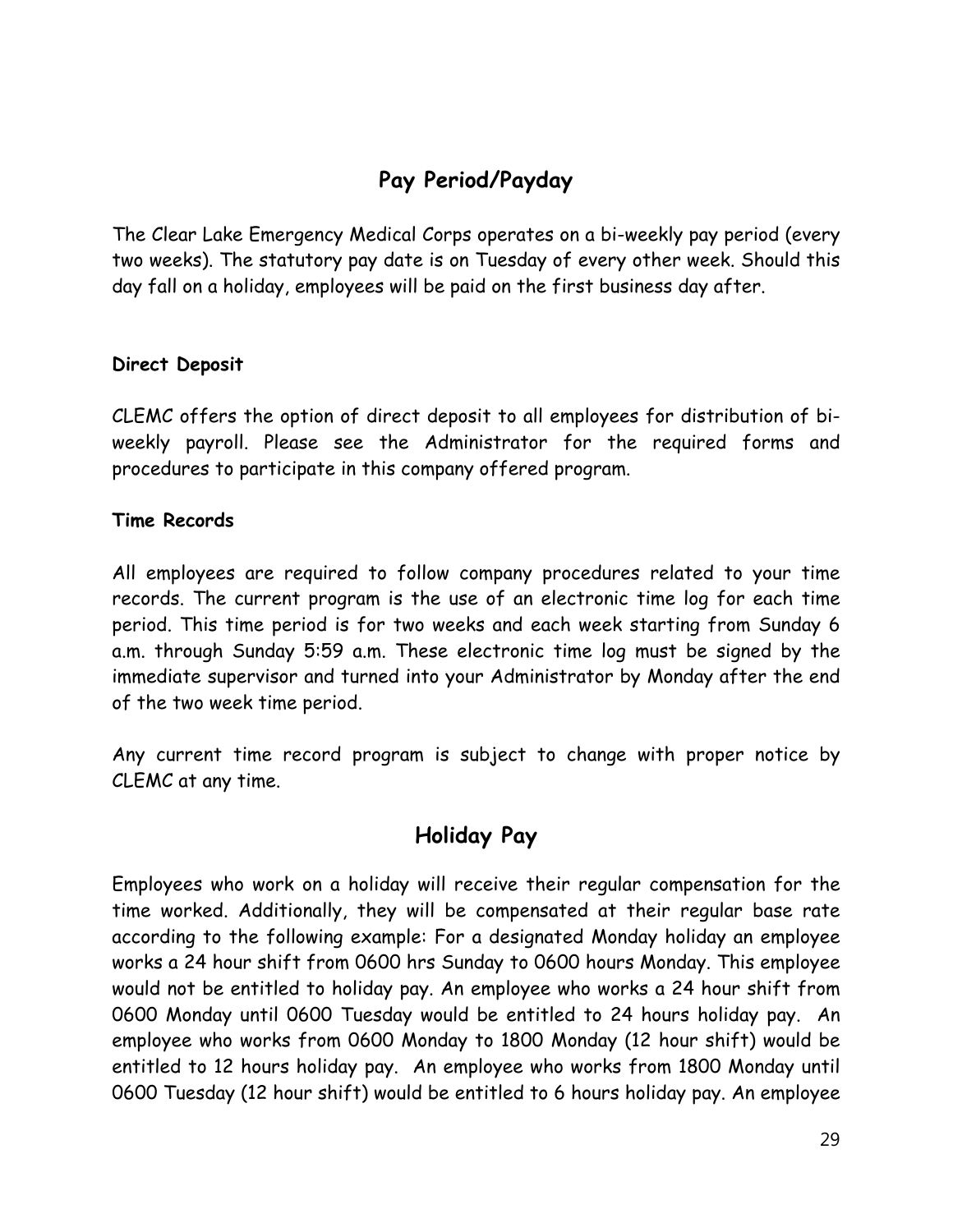who would normally work a typical 8-hour type of shift on a designated holiday will receive their base rate compensation for the matching number of hours away from work.

To be eligible for holiday pay, employees must be present for work on their last scheduled shift before the holiday and their first scheduled shift following the holiday unless the holiday pay is specifically approved in advance in writing by the Chief of Operations in concurrence with the Administrator.

In no case will employees be entitled to more than 24 hours of holiday pay within one pay period, i.e., in the case of a designated holiday falling on a weekend and a subsequent day being nationally/state designated as a holiday.

#### **Holiday Work Scheduling**

It is recognized and stipulated by all CLEMC operational personnel that emergency medicine is a 24 hour/day 7 day/week occupation. As such an employee or volunteer is expected to work holidays that occur on a regularly scheduled workday. Exceptions for this may be granted on a case by case basis by the Chief of Operations in concurrence with the Administrator.

Holidays will be designated in December each year for the following calendar year by the Administrator. As a general guideline, holidays will be coincident with federally recognized banking holidays.

CLEMC celebrates several holidays throughout each calendar year. The following is a list of Approved company holidays:

| New Years' Day | Martin Luther King Day | President's Day | <b>Memorial Day</b>     | <b>Independence Day</b> |
|----------------|------------------------|-----------------|-------------------------|-------------------------|
| Labor Day      | Columbus Day           | Veterans' Day   | <b>Thanksgiving Day</b> | <b>Christmas Day</b>    |

# **Probationary Period**

For new employees/volunteers transferring to new positions, an initial 90 day evaluation period is used to confirm that they are able to meet all performance and behavioral expectations of CLEMC and the position for which they have been selected. The goal and expectation is that they complete this period having demonstrated their dependability, job skills and ability to do the job, however, if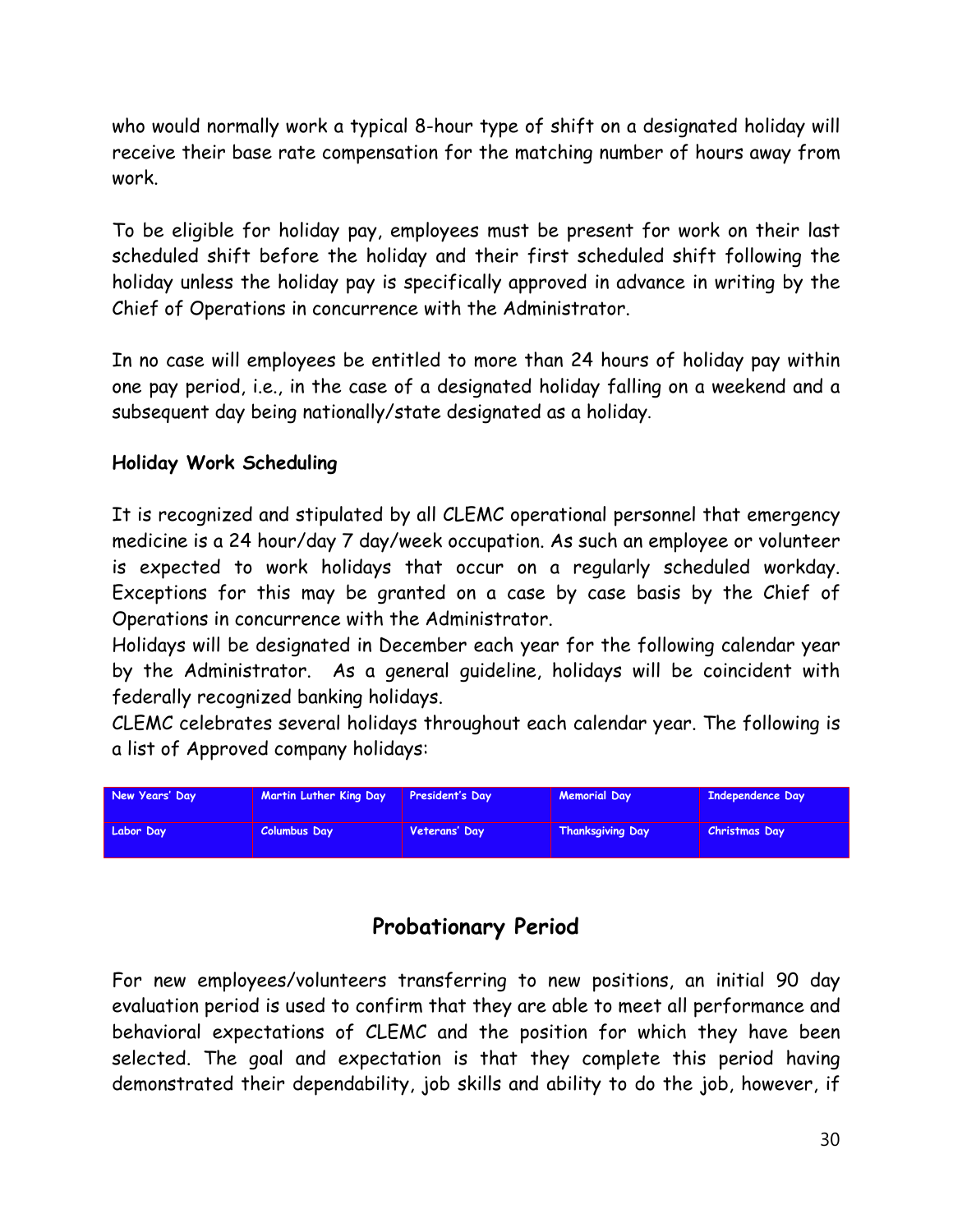this does not occur, the employee or volunteer and/or his or her supervisor may initiate termination of employment by the end of this period.

- $\triangleright$  Expectations for performance and work behavior will be clarified from the beginning. If a newly recruited person is unsure of their requirements, they should not hesitate to ask for guidance to insure there is no misunderstanding of duties and/or responsibilities.
- $\triangleright$  Guidelines for performance and work behaviors will be followed during this period to document discrepancies and demonstrate efforts to eliminate discrepancies between expectations and actual performance and/or behaviors.
- $\triangleright$  If significant progress has been made to correct discrepancies the supervisor may extend the evaluation period up to an additional 90 days by developing an individual learning plan.

## **Overtime**

Employees other than management personnel are considered to be non-exempt status and authorized overtime pay for any work time accrued exceeding 40 hours per week.

# **Training Pay**

Employees who are directed by CLEMC to attend training will be paid at their regular rate. Those employees who are taking courses not directed by the Corps and on their own volition will not receive pay for those hours.

# **Paid Time Off**

This benefit is available for full time employee's only, eligible employees with accrued paid time off (PTO) hours to be paid at their base rate for scheduled time off that their immediate supervisor has approved. Employees begin accruing their PTO at the beginning of their employment in relation to their sick and vacation time.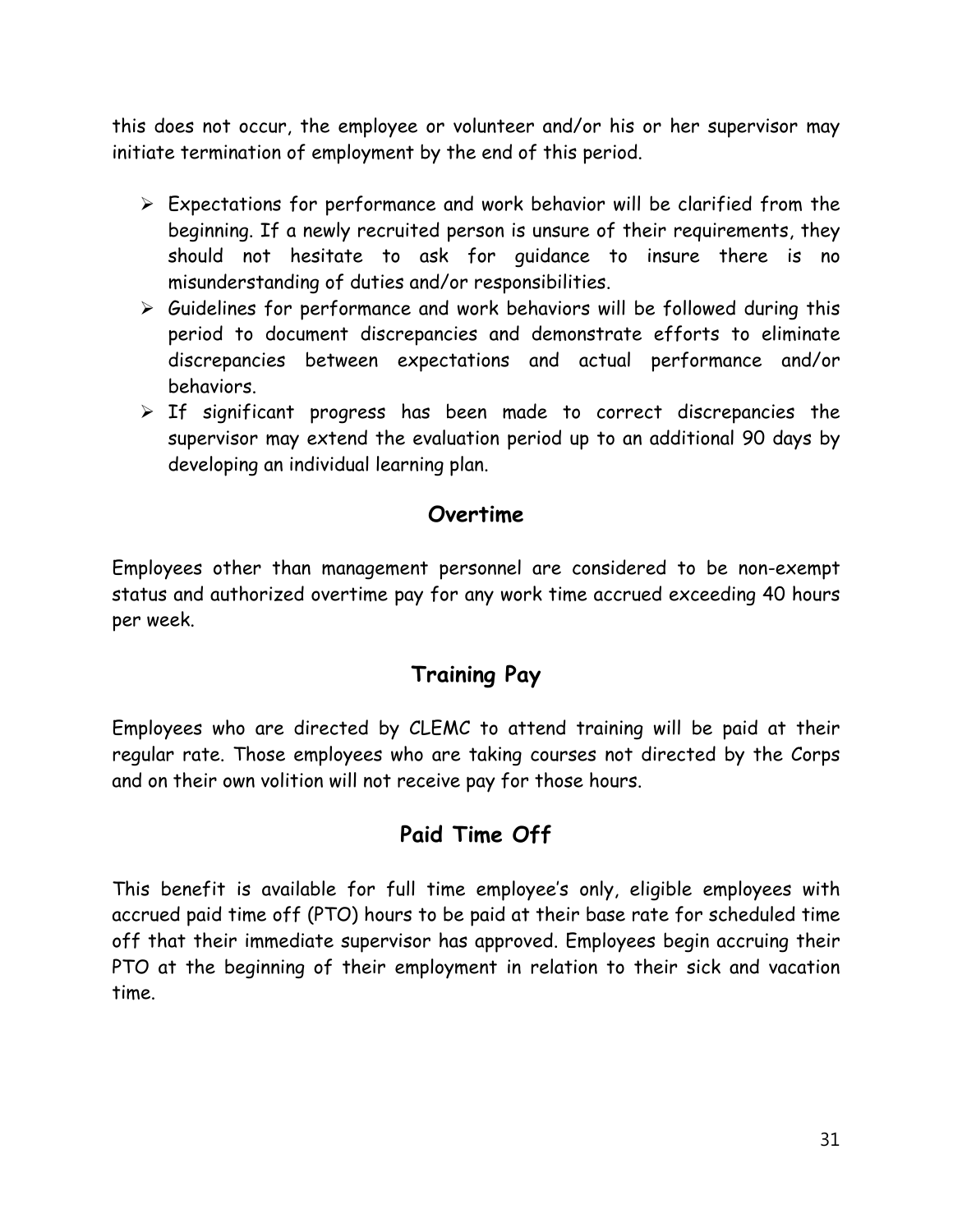#### **Bereavement Pay and Leave**

An employee may receive bereavement leave for absences due to the death of the employee's immediate family, defined as grandparent(s), parent(s), spouse's parents, spouse, child, or grandchild. The bereavement leave for immediate family employees may be taken one day before the funeral, on the day of the funeral, and one day after the funeral. The employee shall notify their immediate supervisor as soon as possible when requiring this leave. The leave of absence with pay may be granted for the death of other relatives but shall not exceed one day to permit attendance at the funeral. This will only be done on a case by case basis, and only if manpower exists to cover the shifts vacated by the employee.

#### **Jury Duty**

CLEMC full time employees shall be granted a paid leave of absence for the period they are on jury duty if the jury duty falls on regularly scheduled workdays. At the end of their duty, they will provide the Administrator documentation from the courts indicating the time period of service.

#### **Leave for Voting**

A full time employee that is expected to work on days during which voting occurs within the employees home precinct shall be allowed one hour leave time to complete voting during the period the polls are open (7am - 7pm). Supervisors will make every effort to insure a replacement of the employee voting is present. The employee and their replacement shall both be paid for this hour.

### **Sick Pay**

An employee may not accumulate sick leave beyond 288 hours. This accumulated amount will be evaluated once each year. Once a year the employee will receive pay equivalent to 50% of his/her hourly pay for every hour or fraction of an hour over the maximum accrued sick leave.

Advance sick leave will not be granted.

Sick leave will be granted for absence from duty because of personal illness of the employee or for the care of a dependent minor child who would otherwise be left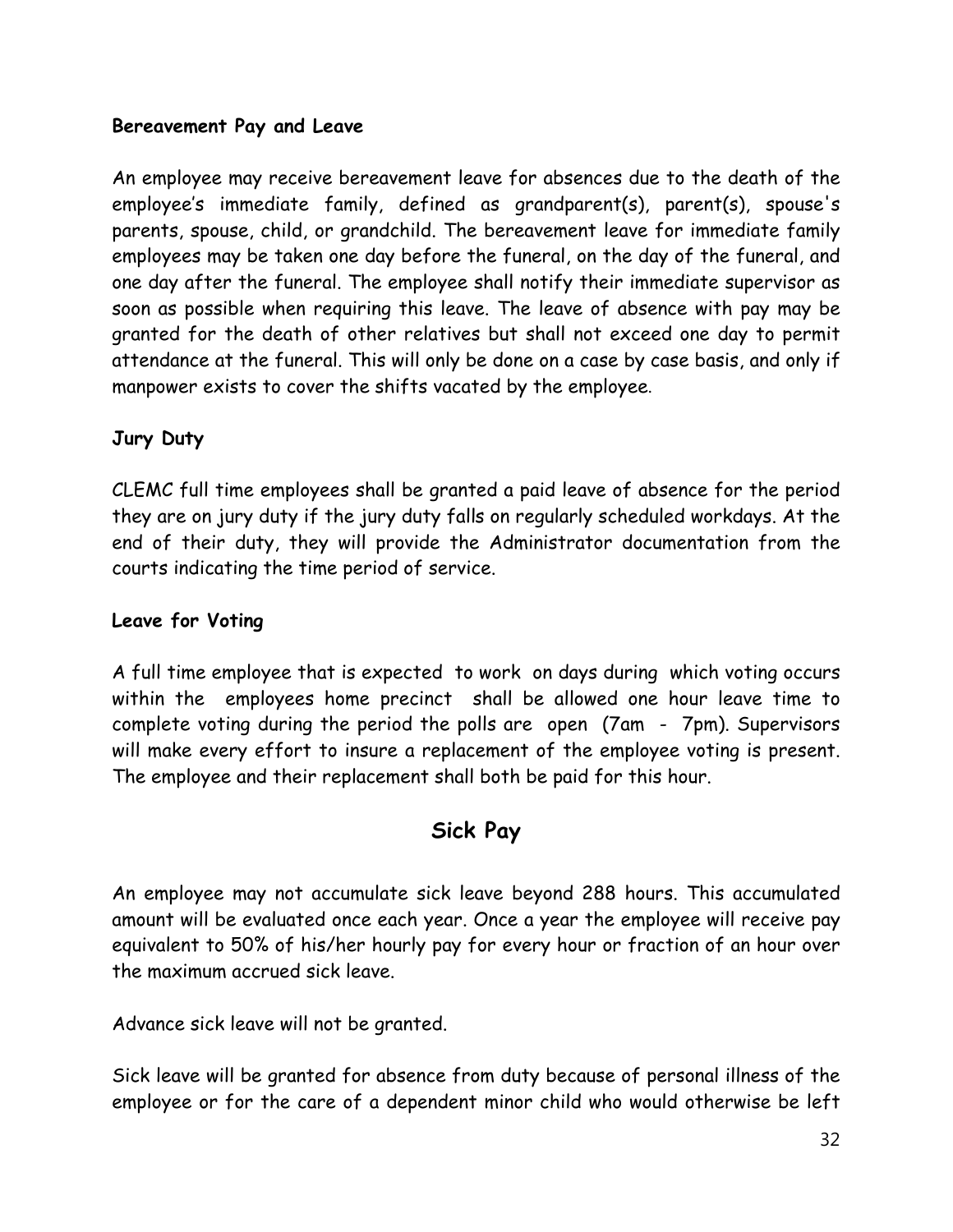without adequate supervision and care. Sick leave will not be granted for the following reasons:

- $\triangleright$  Disability arising from any sickness or injury purposely inflicted or caused by willful misconduct.
- $\triangleright$  Sickness or disability sustained while on leave without pay.
- $\triangleright$  Disability acquired as a result of another job.

At the earliest time possible, the employee shall notify their immediate supervisor, Chief of Operations, or the Administrator (in order) of the need to take sick leave. The immediate supervisor or Chief of Operations will be responsible for securing an acceptable replacement. However, the employee should assist to any extent possible in finding their replacement.

CLEMC reserves the right to require an employee to provide documentation that supports the claims of illness of an employee or minor child for any period in which sick time is paid.

Abuse of sick leave policies shall be grounds for termination of employment by CLEMC.

Unused sick leave at the time of employment resignation or termination:

- $\triangleright$  A regular-full time employee who resigns shall receive pay equal to 50% of all unused sick leave greater than the stated 288 hour accrual amount at the time of termination.
- $\triangleright$  An employee whose employment is terminated for cause or during their probationary period shall receive no unused sick leave pay.

#### **Administration and Management**

- $\triangleright$  Full time with less than 5 years service 80 hours per year.
- $\triangleright$  Full time with between 5 and 10 years service 120 hours per year.
- $\triangleright$  Full time with more than 10 years service 160 hours per year.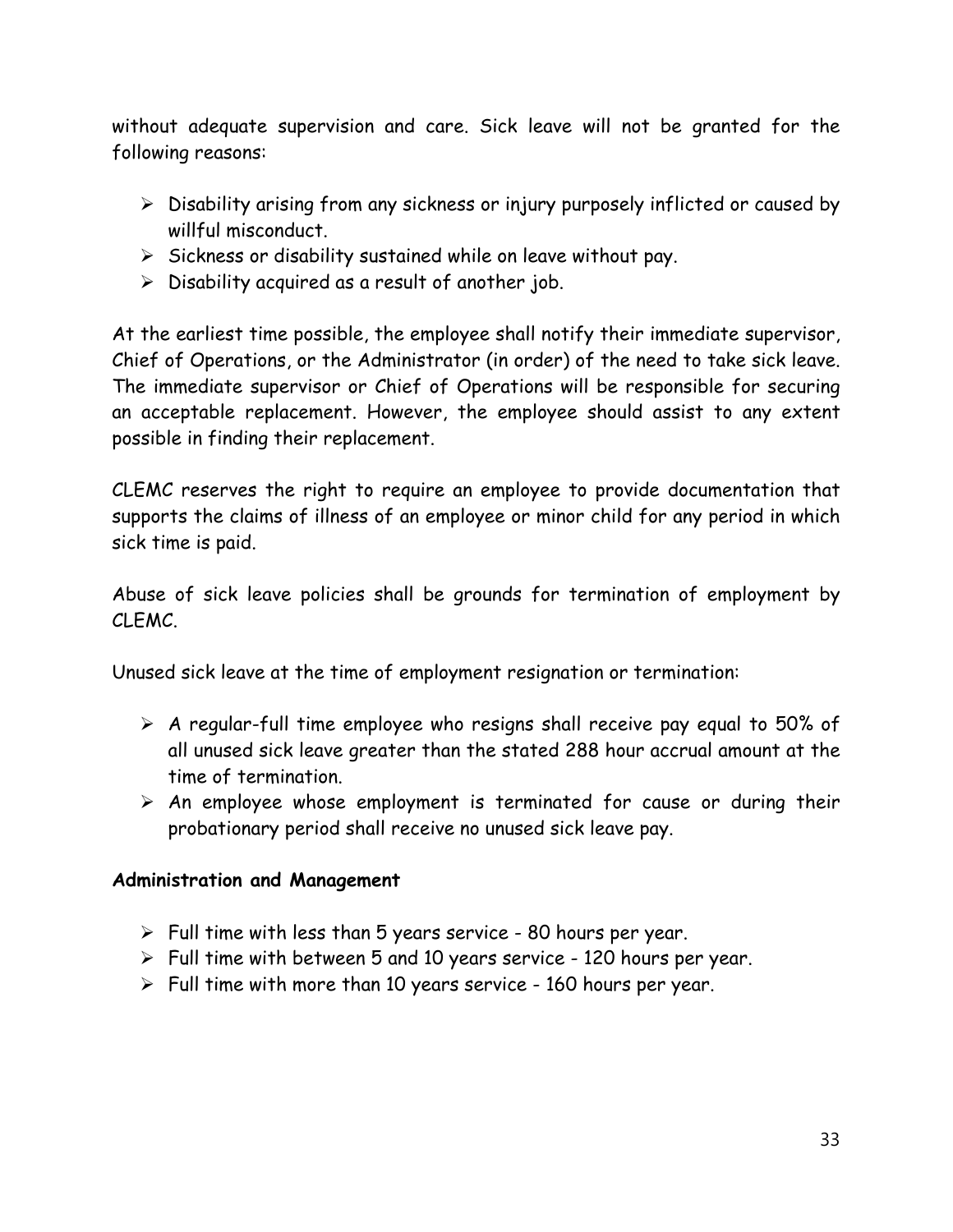#### **Operations**

- $\triangleright$  Full time with less than 5 years service 96 hours per year.
- $\triangleright$  Full time with between 5 and 10 years service 144 hours per year.
- $\triangleright$  Full time with more than 10 years service 192 hours per year.

# **Vacation Pay**

A full time employee has no set limit on the amount of accrued vacation time. At the time of resignation/termination the employee may elect to be paid for this accrued time.

Upon employment termination, an employee shall receive 100% of pay for all unused vacation time and one half of unused sick time remaining at the time of termination of employment.

#### **Administration and Management**

- $\triangleright$  Full time with less than 5 years service 80 hours per year.
- $\triangleright$  Full time with between 5 and 10 years service 120 hours per year.
- $\triangleright$  Full time with more than 10 years service 160 hours per year.

#### **Operations**

- $\triangleright$  Full time with less than 5 years service 96 hours per year.
- $\triangleright$  Full time with between 5 and 10 years service 144 hours per year.
- $\triangleright$  Full time with more than 10 years service 192 hours per year.

# **Work Schedule**

It is recognized and stipulated by all CLEMC operational personnel that emergency medicine is a 24 hour/day 7 day/week occupation. As such an employee or member is expected to work holidays that occur on a regularly scheduled workday. Exceptions for this may be granted on a case by case basis by the Chief of Operations with the concurrence of the Administrator.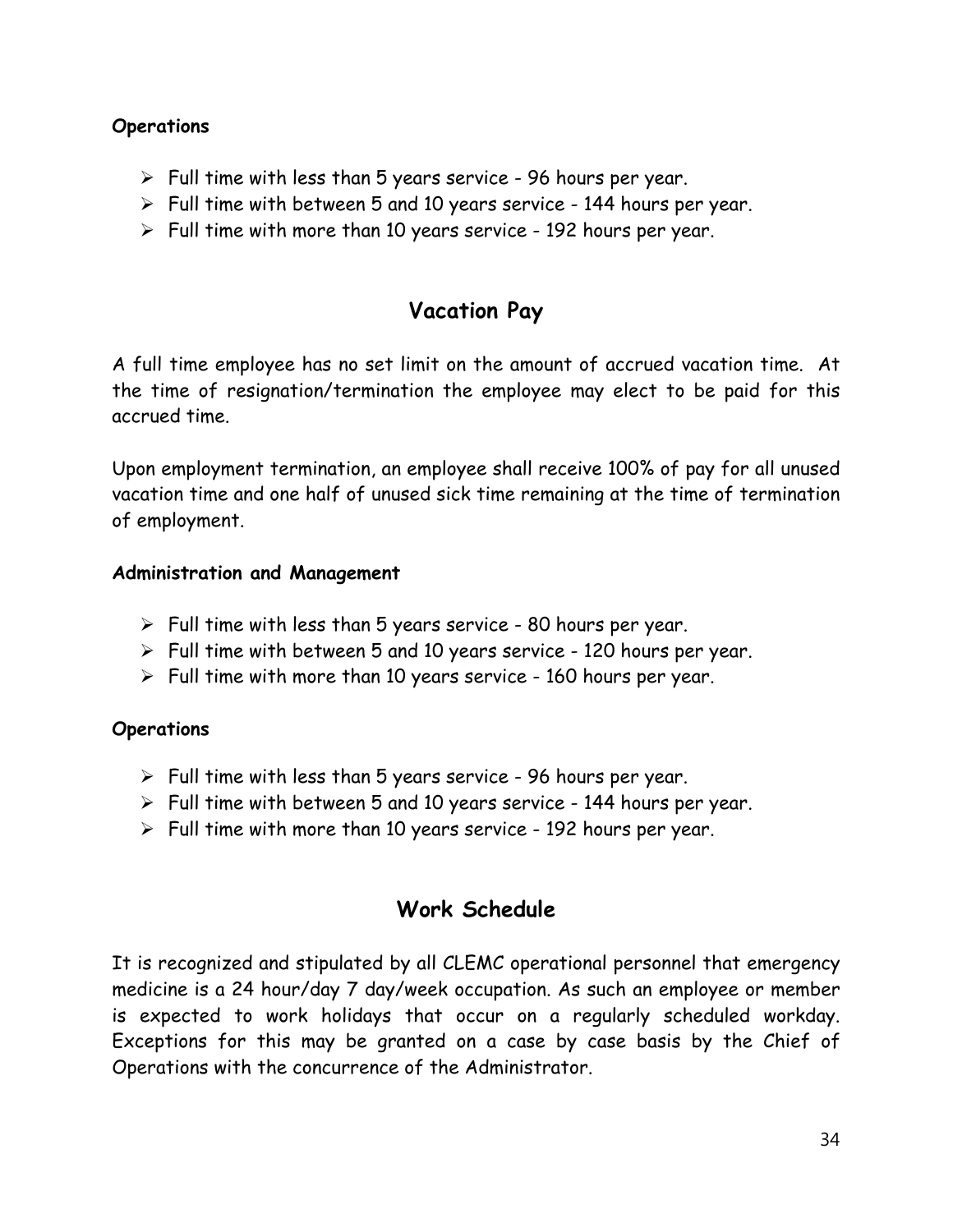# **Nonpaid Leave or Time off**

#### **Maternity Leave**

Maternity leave is available to full-time and part time employees. An employee who is pregnant shall make her own decision, in consultation with her physician, as to when she will cease working. The employee shall notify her immediate supervisor and the Administrator as soon as this information is available, but no less than thirty days prior to the expected due date. This notification shall be in writing and will include a statement as to the expected time the employee will be away from work if planning to return.

- $\triangleright$  The employee shall provide a written return to work statement from her physician on the first day back to work.
- $\triangleright$  An employee will be expected to use sick leave and vacation leave during the period of absence.
- $\triangleright$  Leave without pay may be granted if the period away from work extends beyond the leave hours available.

#### **Military Leave**

Full time and regular part-time employees shall be granted leave of absence for participating in scheduled military training. The employee shall provide a copy of their travel orders to the Administrator as soon after receipt of them as possible. The Chief of Operations, with the employee's assistance, shall be responsible for securing an adequate replacement for the workdays missed. A full time employee shall be paid the difference between his military pay and his CLEMC pay upon presentation of his military pay vouchers to the Administrator should the military pay for the equivalent number of hours worked be less than the employee would have been paid performing duties for CLEMC. An employee activated from a reserve category to an active duty category will have their employment at CLEMC guaranteed upon their return but shall not be paid during their active duty time.

#### **Personal Leave**

From time-to-time an employee may be granted leave without pay for necessary personal absence when requested in writing seven days in advance of the time off.